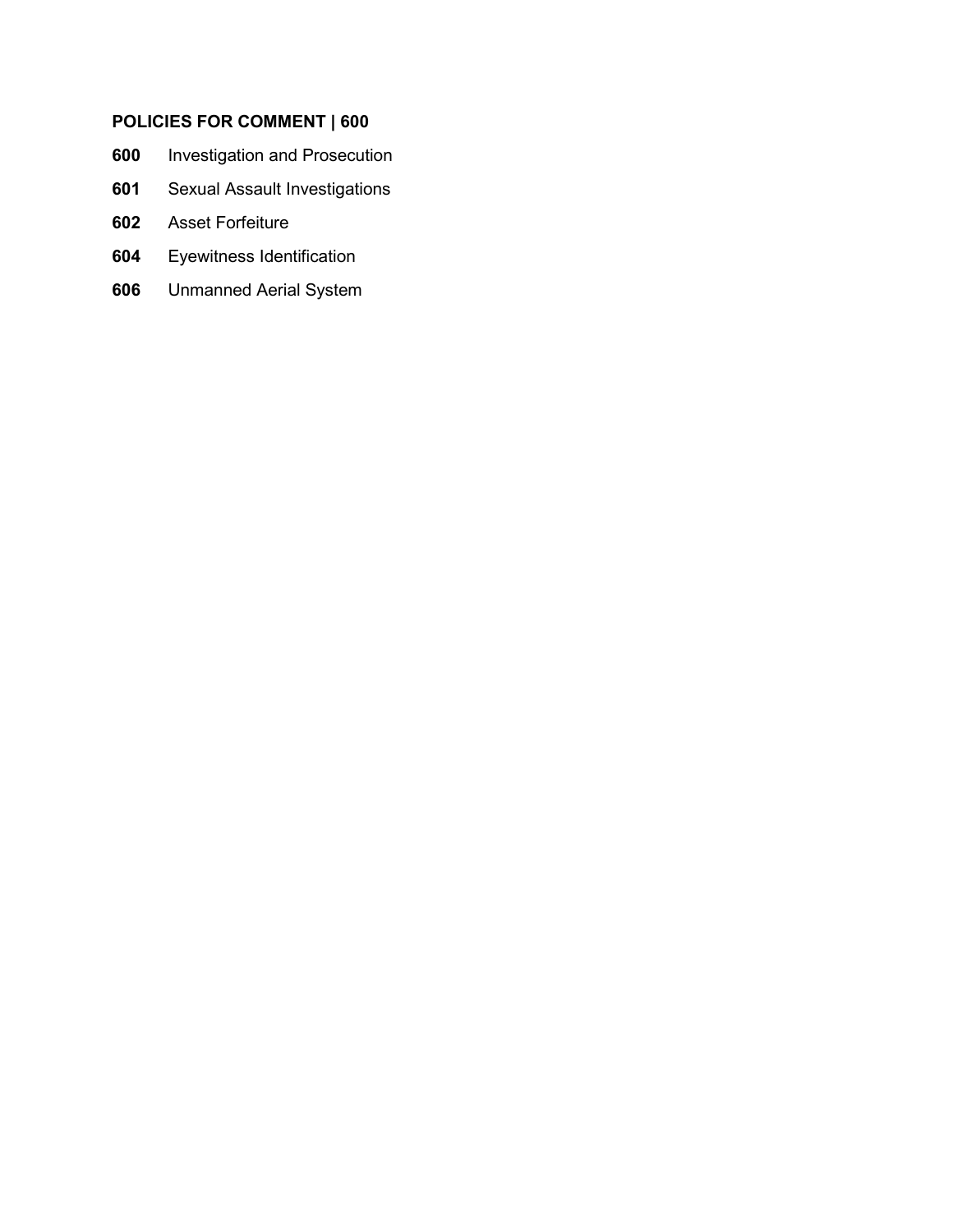# <span id="page-1-0"></span>**Investigation and Prosecution**

# **600.1 PURPOSE AND SCOPE**

# **Best Practice**

The purpose of this policy is to set guidelines and requirements pertaining to the handling and disposition of criminal investigations.

# **600.2 POLICY**

#### **Best Practice**

It is the policy of the Fitchburg Police Department to investigate crimes thoroughly and with due diligence, and to evaluate and prepare criminal cases for appropriate clearance or submission to a prosecutor.

# **600.3 INVESTIGATIVE PROCEDURES**

#### **Best Practice**

The Detective Bureau Section Commander or the authorized designee shall be responsible for developing, maintaining and reviewing detailed investigative procedures. Such procedures will minimally include:

- (a) Case file management.
- (b) Preliminary and follow-up criminal investigations.
- (c) Vice, narcotics and organized crime investigative and administrative protocols.
- (d) Multi-jurisdictional investigative task force roles and responsibilities.
- (e) Polygraph or other truth-telling device examinations.
- (f) Cold case definition, evaluation criteria and documentation.
- (g) Undercover surveillance, decoy and raid operations.
- (h) Dignitary protection plans.
- (i) Photographic (conventional and digital) and other digital evidence collection.
- (j) Known source evidence collection for physical evidence comparison.
- (k) Forensic laboratory evidence submission.
- (l) Latent fingerprint preservation.
- (m) Interrogations of adults and juveniles.
- (n) On-call schedule to ensure 24-hour availability of investigative personnel.

# 600.3.1 OFFICER RESPONSIBILITIES

#### **Best Practice MODIFIED**

An officer responsible for an initial investigation shall complete no less than the following: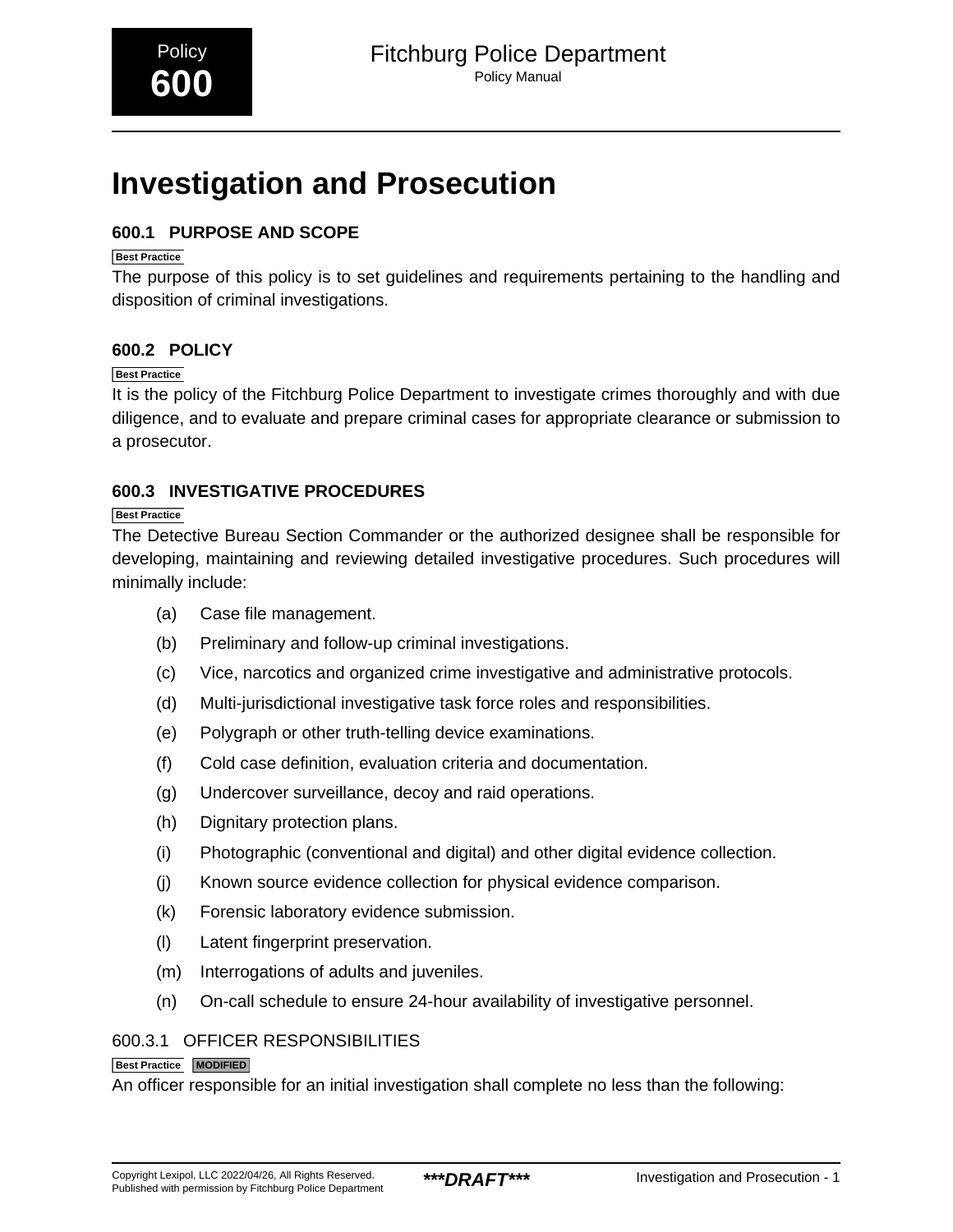#### Investigation and Prosecution

- (a) Make a preliminary determination of whether a crime has been committed by completing, at a minimum:
	- 1. An initial statement from any witnesses or complainants.
	- 2. A cursory examination for evidence.
- (b) If information indicates a crime has occurred, the officer shall:
	- (a) Preserve the scene and any evidence as required to complete the initial and follow-up investigation.
	- (b) Determine if additional investigative resources (e.g., investigators or scene processing) are necessary and request assistance as required.
	- (c) If assistance is warranted, or if the incident is not routine, notify a supervisor.
	- (d) Make reasonable attempts to locate, identify and interview all available victims, complainants, witnesses and suspects.
	- (e) Collect any evidence.
	- (f) Take any appropriate law enforcement action.
	- (g) Complete and submit the appropriate reports and documentation.
- (c) If the preliminary determination is that no crime occurred, determine what other action may be necessary, what other resources may be available, and advise the informant or complainant of this information.

#### 600.3.2 NON-SWORN MEMBER RESPONSIBILITIES

#### **Best Practice**

A non-sworn member assigned to any preliminary investigation is responsible for all investigative steps, except making any attempt to locate, contact or interview a suspect face-to-face or take any enforcement action. Should an initial investigation indicate that those steps are required, the assistance of an officer shall be requested.

# **600.4 CUSTODIAL INTERROGATION REQUIREMENTS**

#### **Federal**

Suspects who are in custody and subjected to an interrogation shall be given the Miranda warning, unless an exception applies. Interview or interrogation of a juvenile shall be in accordance with the Temporary Custody of Juveniles Policy.

# 600.4.1 AUDIO/VIDEO RECORDINGS

#### **State MODIFIED**

Any custodial interrogation of a person who is suspected of having committed a criminal offense shall be electronically recorded (audio/video or both as available) in its entirety. Regardless of where the interrogation occurs, every reasonable effort should be made to secure functional recording equipment to accomplish such recordings (Wis. Stat. § 968.073(1)(a)); Wis. Stat. § 968.073(2)).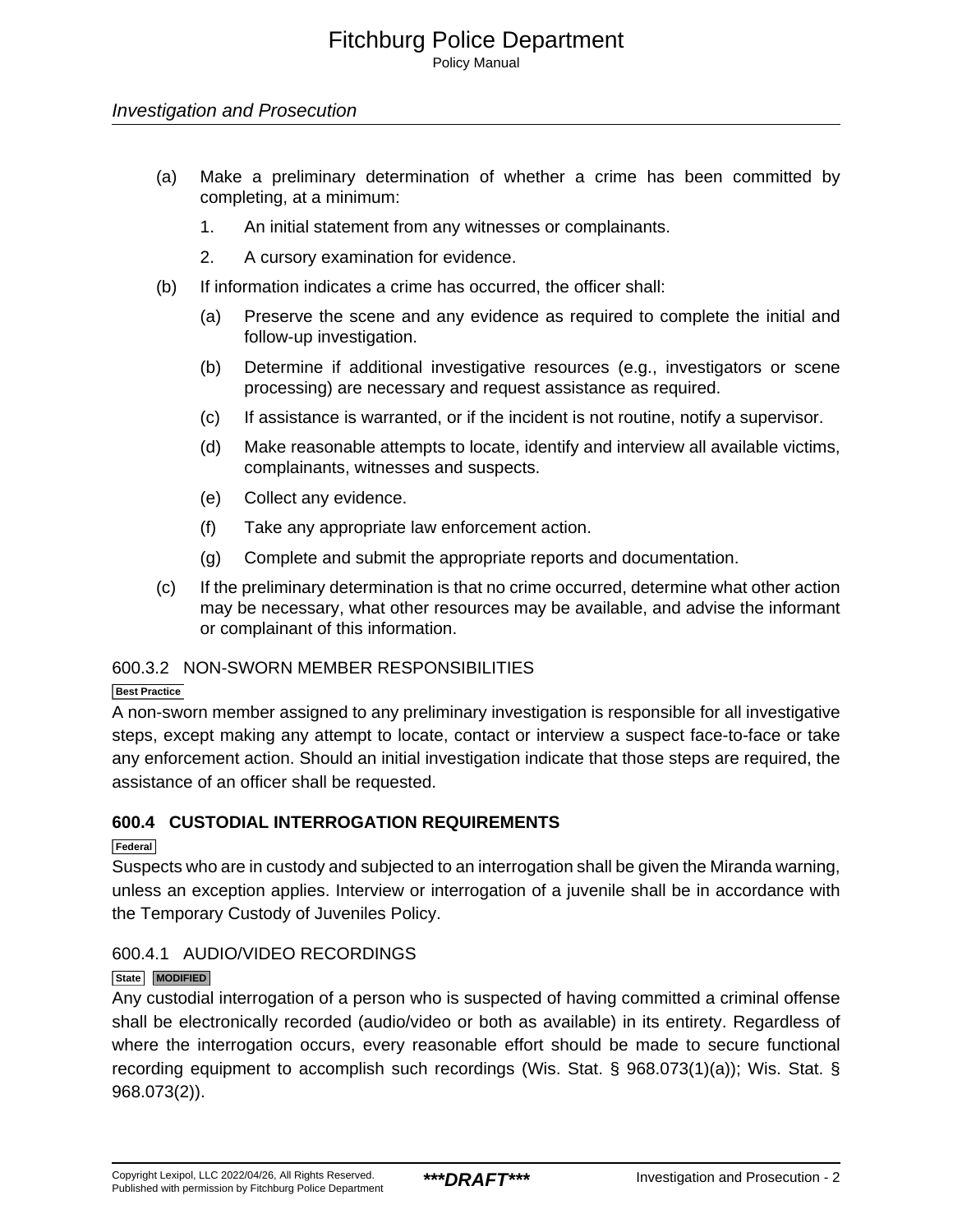# Investigation and Prosecution

- (a) Exceptions to an audio/visual recording of the interrogation include (Wis. Stat. § 972.115(2)(a)):
	- (a) The person refused to respond or cooperate in the interrogation if a recording was being made. The refusal shall be recorded or documented in a written report.
	- (b) The statement was made in response to a question asked as part of the routine processing.
	- (c) The statement was made spontaneously and not in response to a question.
	- (d) The officer in good faith failed to make a recording because the recording equipment did not function, malfunctioned, stopped operating or the officer inadvertently failed to operate the equipment properly.
	- (e) Exigent public safety circumstances existed that prevented the making of a recording or rendered the making of such a recording infeasible.
	- (f) The officer conducting the interrogation believed at the commencement of the interrogation that the offense for which the person was taken into custody or for which the person was being investigated was not a felony.

Consideration should also be given to recording any investigative interview, for any other offense when it is reasonable to believe it would be appropriate and beneficial to the investigation and is otherwise allowed by law.

Generally, questioning during an interrogation should be performed by no more than two persons, although others may be present during the interrogation and may also provide notes to those persons conducting the questioning. Interrogations shall be of a reasonable duration considering the age of the person under interrogation, the time of day, and the physical, emotional, and mental condition of the person under interrogation. Reasonable breaks for meals, beverages and rest should be considered as may be appropriate.

No recording of a custodial interrogation should be destroyed or altered without written authorization from the District attorney. Copies of recorded interrogations or interviews may be made in the same or a different format as the original recording, provided the copies are true, accurate and complete and are made only for authorized and legitimate law enforcement purposes.

Officers shall continue to prepare reports of all custodial questioning and investigative interviews. If applicable, written statements from suspects may be accepted by officers or detectives and will be included in the case file. Written statements from suspects will be summarized in the officer's or detective's report. Recordings of any interview will not take the place of an officer's report.

# 600.4.2 INTERROGATIONS, INTERVIEWS AND QUESTIONING JUVENILES

# **Agency Content**

All interrogations, interviews and questioning of juveniles will be conducted with full regard for principles of fundamental fairness and be so structured as to ensure the maximum protection of the juvenile's constitutional rights. Officers should exercise good judgment in accepting a waiver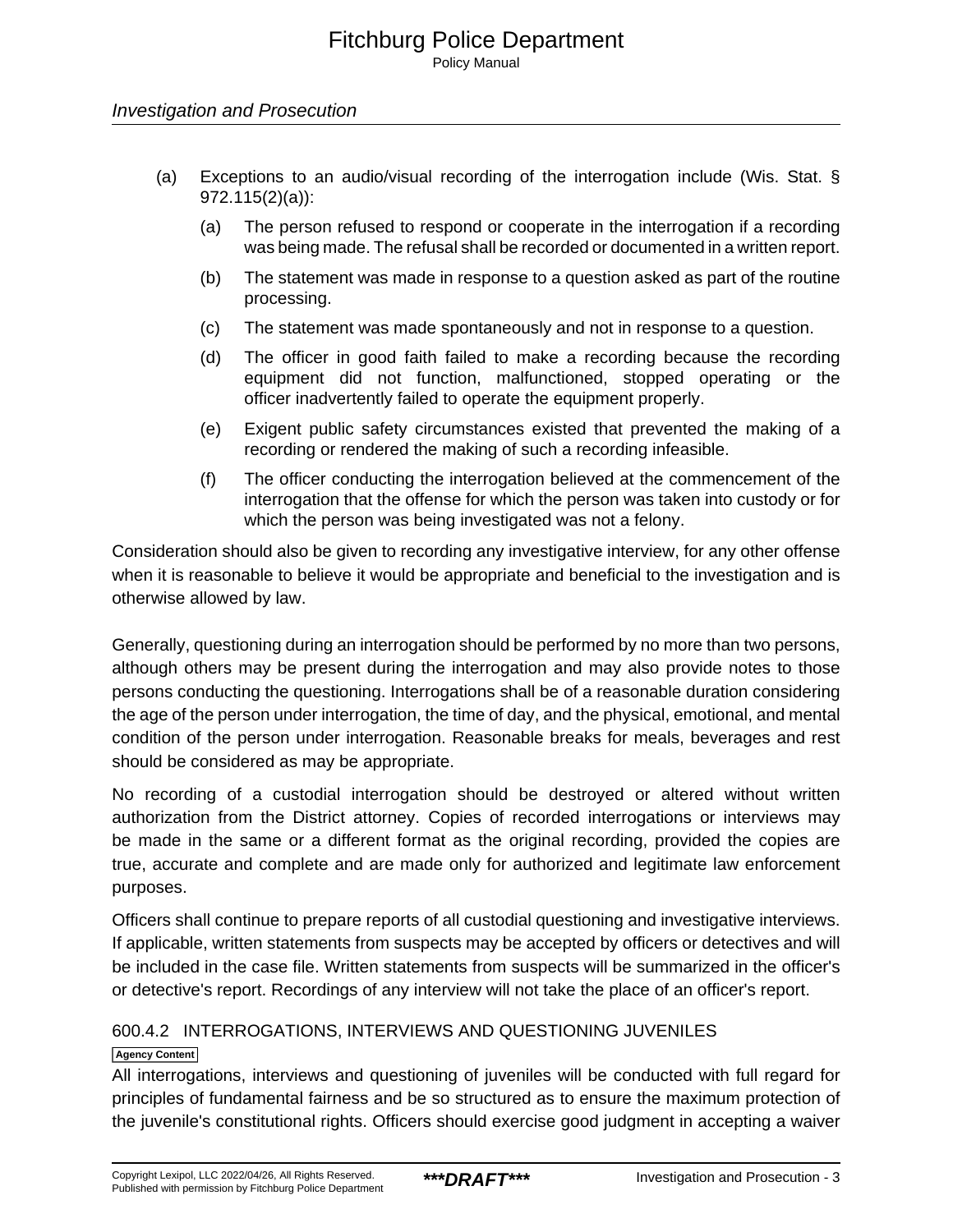Policy Manual

# Investigation and Prosecution

from a juvenile. The child's physical condition, age, intelligence, educational level, prior experience with the juvenile justice system and his/her ability to comprehend the meaning and effect of his/ her statements should be carefully evaluated in each case.

# 600.4.3 PERSONS WITH COMMUNICATION BARRIERS

#### **Agency Content**

Upon the arrest of a person with a communication disability or barrier and before interrogation or the taking of his/her statement, the officer should make an interpreter available to that person. The officer will use a language line service during interrogations for criminal investigations.

# **600.5 DISCONTINUATION/CONTINUANCE OF INVESTIGATIONS**

#### **Best Practice MODIFIED**

The investigation of a criminal case or efforts to seek prosecution should only be discontinued if one of the following applies:

- (a) All reasonable investigative efforts have been exhausted, no reasonable belief that the person who committed the crime can be identified, and the incident has been documented appropriately.
- (b) The perpetrator of a misdemeanor has been identified and a warning is the most appropriate disposition.
	- (a) In these cases, the investigator shall document that the person was warned and why prosecution was not sought.
	- (b) Warnings shall not be given for felony offenses or other offenses identified in this policy or by law that require an arrest or submission of a case to a prosecutor.
- (c) The case has been submitted to the appropriate prosecutor but no charges have been filed. Further investigation is not reasonable nor has the prosecutor requested further investigation.
- (d) The case has been submitted to the appropriate prosecutor, charges have been filed, and further investigation is not reasonable, warranted or requested, and there is no need to take the suspect into custody.
- (e) Suspects have been arrested, there are no other suspects, and further investigation is either not warranted or requested.
- (f) Investigation has proven that a crime was not committed (see the Sexual Assault Investigations Policy for special considerations in these cases).

The Domestic Abuse, Child Abuse, Sexual Assault Investigations and Adult Abuse policies may also require an arrest or submittal of a case to a prosecutor.

# **600.6 FOLLOW-UP INVESTIGATIONS**

#### **Agency Content**

Follow-up investigations on all cases are evaluated and assigned by the Support Services Section Commander based upon caseload, case assignment and an evaluation of case solvability factors.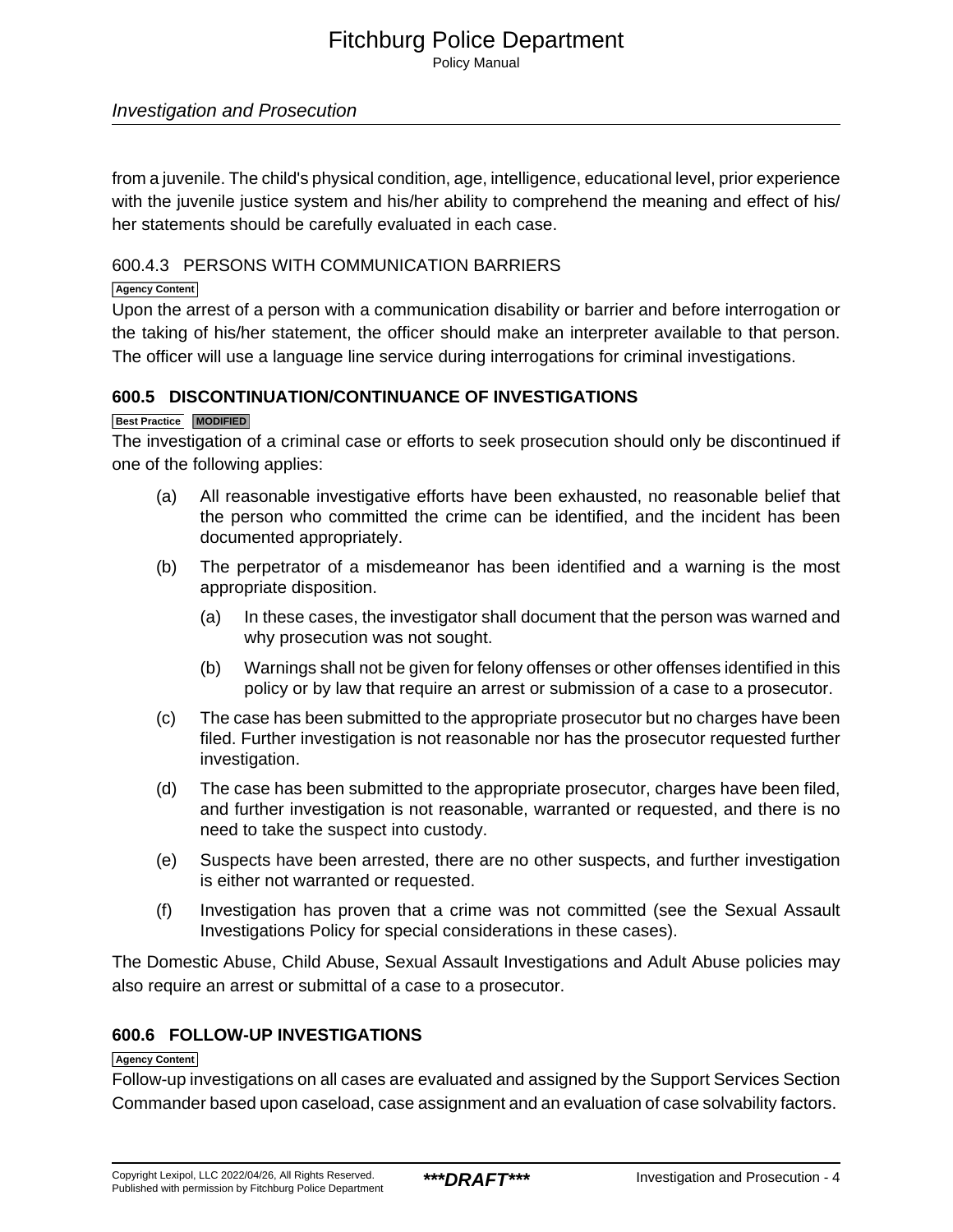Policy Manual

#### **600.7 COMPUTERS AND DIGITAL EVIDENCE**

#### **Best Practice**

The collection, preservation, transportation and storage of computers, cell phones and other digital devices may require specialized handling to preserve the value of the related evidence. If it is anticipated that computers or similar equipment will be seized, officers should request that computer forensic examiners assist with seizing computers and related evidence. If a forensic examiner is unavailable, officers should take reasonable steps to prepare for such seizure and use the resources that are available.

#### 600.7.1 PROCESSING DIGITAL EVIDENCE

#### **Best Practice MODIFIED**

The Deputy Chief shall be responsible for developing procedures concerning the collection, processing and preservation of digital evidence (i.e., still cameras, video cameras, cell phones, computers) to include:

- (a) Procedures for secure shutdown of electronics.
- (b) Procedures for property packaging and transportation of electronics.
- (c) Storage of original image or document.
- (d) Protocol for processing digital evidence, to include:
	- (a) Gathering
	- (b) Editing
	- (c) Ensuring authenticity
- (e) Training of personnel to handle digital evidence.

#### **600.8 INVESTIGATIVE USE OF SOCIAL MEDIA AND INTERNET SOURCES**

#### **Best Practice**

Use of social media and any other Internet source to access information for the purpose of criminal investigation shall comply with applicable laws and policies regarding privacy, civil rights and civil liberties. Information gathered via the Internet should only be accessed by members while on-duty and for purposes related to the mission of this department. If a member encounters information relevant to a criminal investigation while off-duty or while using his/her own equipment, the member should note the dates, times and locations of the information and report the discovery to his/her supervisor as soon as practicable. The member, or others who have been assigned to do so, should attempt to replicate the finding when on-duty and using department equipment.

Information obtained via the Internet should not be archived or stored in any manner other than department-established record keeping systems (see the Records Maintenance and Release and Criminal Organizations policies).

600.8.1 ACCESS RESTRICTIONS **Best Practice**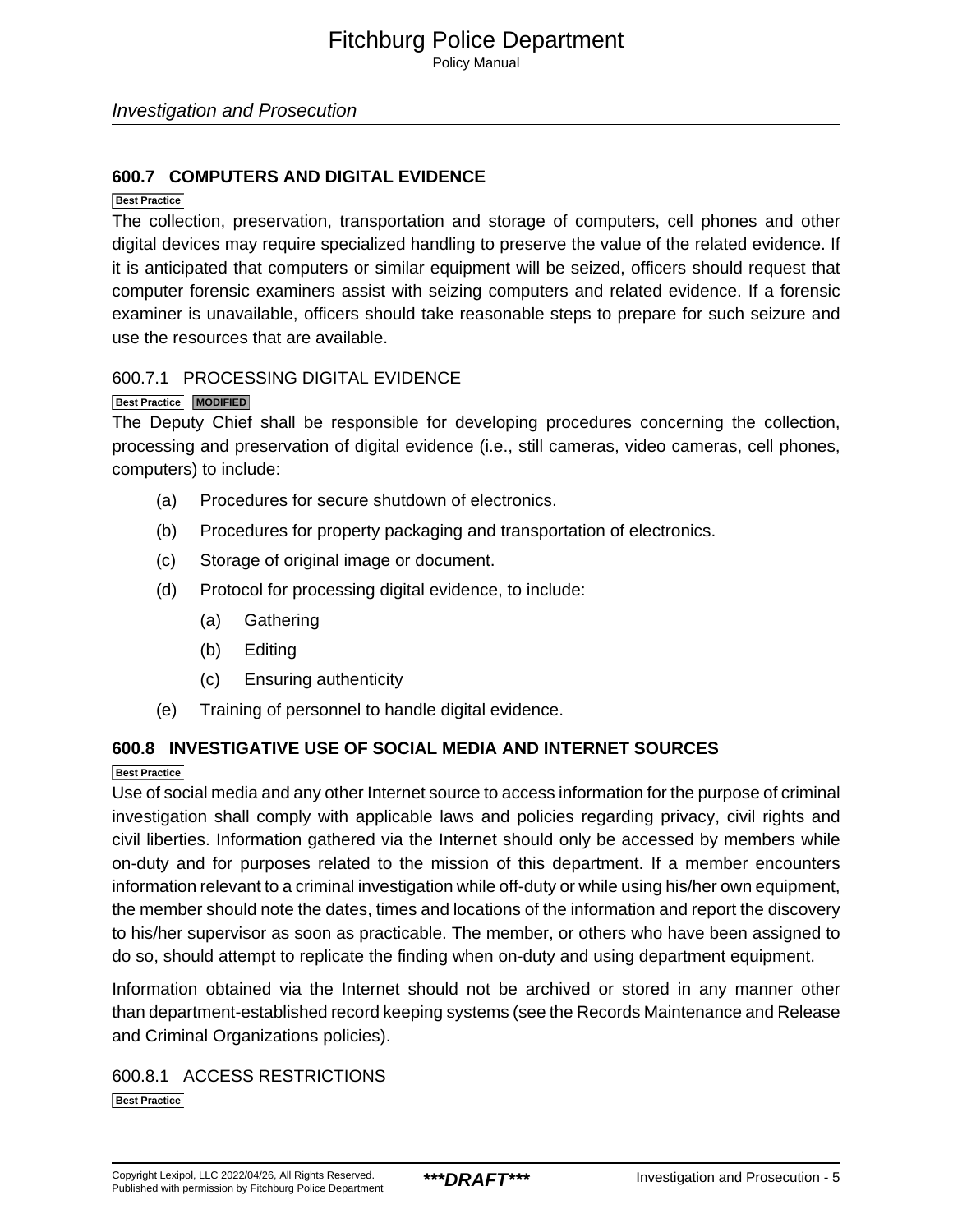Policy Manual

# Investigation and Prosecution

Information that can be accessed from any department computer, without the need of an account, password, email address, alias or other identifier (unrestricted websites), may be accessed and used for legitimate investigative purposes without supervisory approval.

Accessing information from any Internet source that requires the use or creation of an account, password, email address, alias or other identifier, or the use of nongovernment IP addresses, requires supervisor approval prior to access. The supervisor will review the justification for accessing the information and consult with legal counsel as necessary to identify any policy or legal restrictions. Any such access and the supervisor approval shall be documented in the related investigative report.

Accessing information that requires the use of a third party's account or online identifier requires supervisor approval and the consent of the third party. The consent must be voluntary and shall be documented in the related investigative report.

Information gathered from any Internet source should be evaluated for its validity, authenticity, accuracy and reliability. Corroborative evidence should be sought and documented in the related investigative report.

Any information collected in furtherance of an investigation through an Internet source should be documented in the related report. Documentation should include the source of information and the dates and times that the information was gathered.

# 600.8.2 INTERCEPTING ELECTRONIC COMMUNICATION

**State**

Intercepting social media communications in real time may be subject to federal and state wiretap laws. Officers should seek legal counsel before any such interception.

# **600.9 MODIFICATION OF CHARGES FILED**

#### **Best Practice MODIFIED**

Employees should consult with a supervisor prior to recommending to the District Attorney, City Attorney, or to any other official of the court that charges on a pending case be altered or the case dismissed. Engaging in discussions initiated by the prosecutor representing the District Attorney or City Attorney is not restricted. In all cases resulting in court prosecution, any intent by a member of the Department to modify the charges filed or to recommend dismissal of charges in a pending case shall be discussed with a Deputy Chief or the Chief of Police or the authorized designee prior to taking action.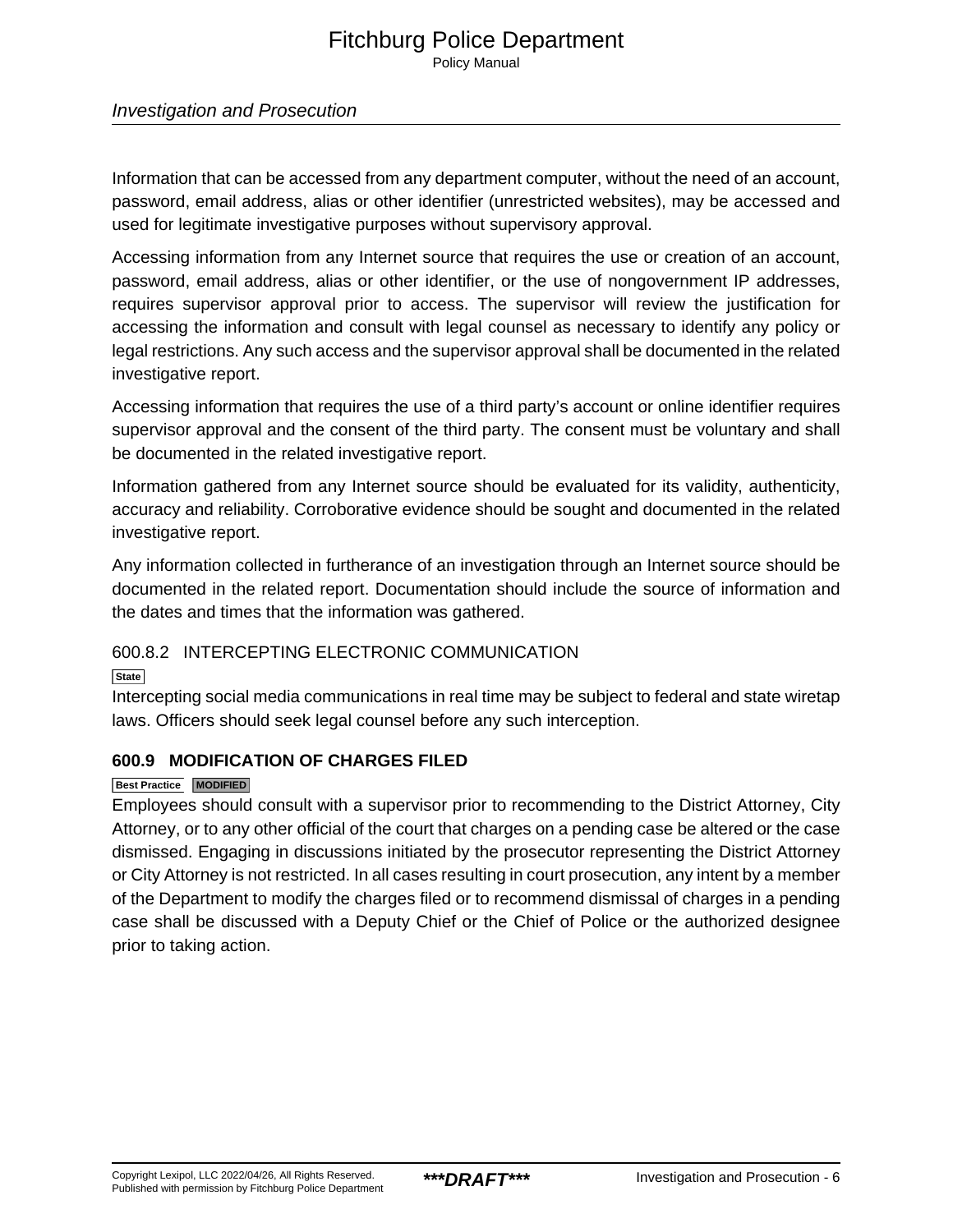# <span id="page-7-0"></span>**Sexual Assault Investigations**

# **601.1 PURPOSE AND SCOPE**

**State**

The purpose of this policy is to establish guidelines for the investigation of sexual assaults. These guidelines will address some of the unique aspects of such cases and the effects that these crimes have on the victims.

Mandatory notifications requirements are addressed in the Child Abuse and Adult Abuse policies.

601.1.1 DEFINITIONS **Best Practice** Definitions related to this policy include:

**Sexual assault** - Any crime or attempted crime of a sexual nature, to include, but not limited to, offenses defined in Wis. Stat. § 940.22(2); Wis. Stat. § 940.225; Wis. Stat. § 948.02; Wis. Stat. § 948.025; Wis. Stat. § 948.05; Wis. Stat. § 948.06; Wis. Stat. § 948.085; and Wis. Stat. § 948.095.

**Sexual Assault Response Team (SART)** - A multidisciplinary team generally comprised of advocates, law enforcement officers, forensic medical examiners, including sexual assault forensic examiners (SAFEs) or sexual assault nurse examiners (SANEs) if possible, forensic laboratory personnel and prosecutors. The team is designed to coordinate a broad response to sexual assault victims.

# **601.2 POLICY**

**Best Practice**

It is the policy of the Fitchburg Police Department that its members, when responding to reports of sexual assaults, will strive to minimize the trauma experienced by the victims, and will aggressively investigate sexual assaults, pursue expeditious apprehension and conviction of perpetrators, and protect the safety of the victims and the community.

# **601.3 QUALIFIED INVESTIGATORS**

**Best Practice**

Qualified investigators should be available for assignment of sexual assault investigations. These investigators should:

- (a) Have specialized training in, and be familiar with, interview techniques and the medical and legal issues that are specific to sexual assault investigations.
- (b) Conduct follow-up interviews and investigation.
- (c) Present appropriate cases of alleged sexual assault to the prosecutor for review.
- (d) Coordinate with other enforcement agencies, social service agencies and medical personnel as needed.
- (e) Provide referrals to therapy services, victim advocates and support for the victim.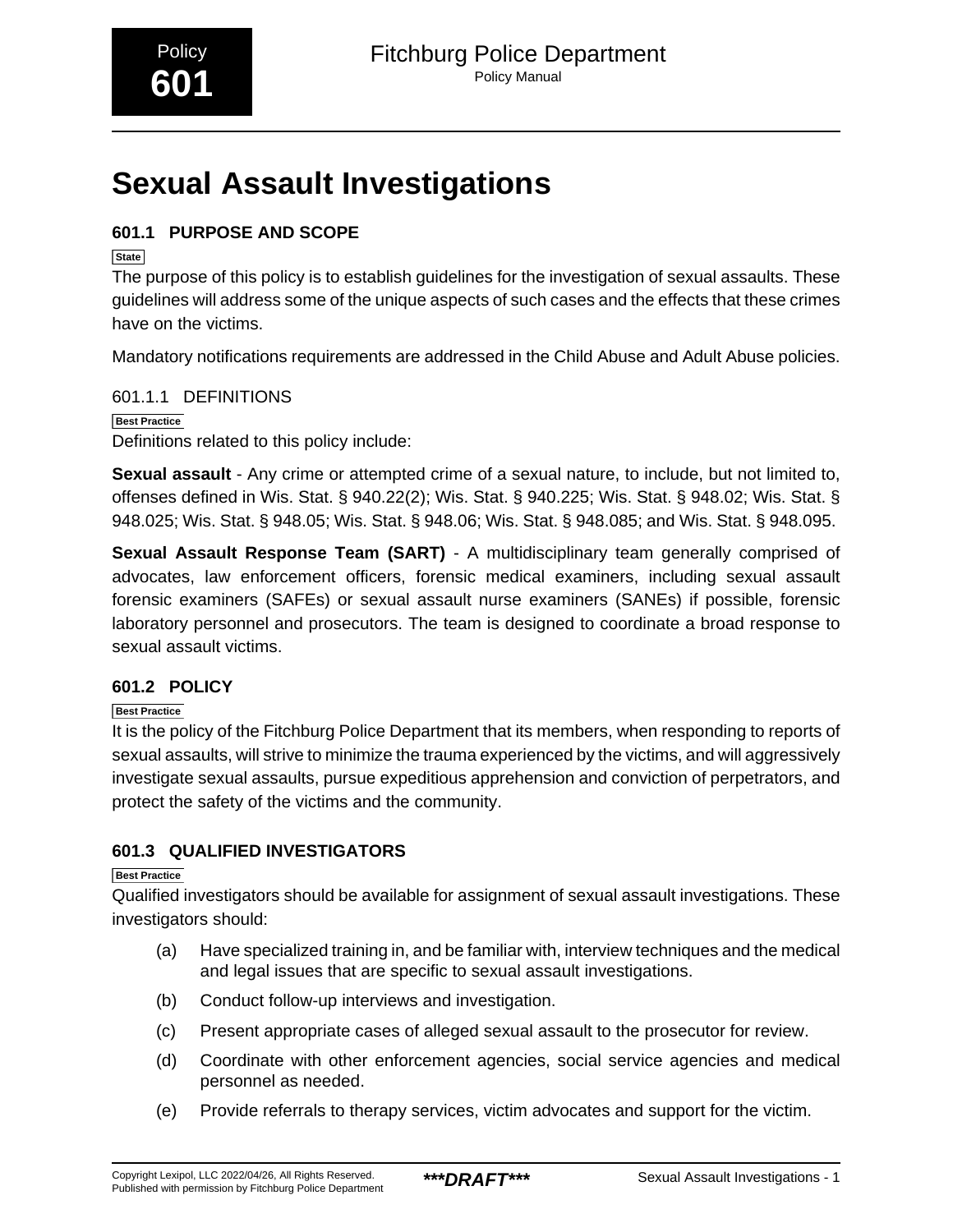Policy Manual

#### Sexual Assault Investigations

(f) Participate in or coordinate with the SART or other multidisciplinary investigative teams as applicable.

#### **601.4 REPORTING**

#### **Best Practice**

In all reported or suspected cases of sexual assault, a report should be written and assigned for follow-up investigation. This includes incidents in which the allegations appear unfounded or unsubstantiated.

#### 601.4.1 VICTIM INTERVIEWS

#### **Best Practice MODIFIED**

The primary considerations in sexual assault investigations, which begin with the initial call to Dispatch, should be the health and safety of the victim, the preservation of evidence, and preliminary interviews to determine if a crime has been committed and to attempt to identify the suspect.

Whenever possible, a Qualified Investigator should be included in the initial victim interviews.

An in-depth follow-up interview should not be conducted until after the medical and forensic examinations are completed and the personal needs of the victim have been met (e.g., change of clothes, bathing). The follow-up interview may be delayed to the following day based upon the circumstances. Whenever practicable, the follow-up interview should be conducted by a qualified investigator.

No opinion of whether the case is unfounded should be included in a report.

# 601.4.2 POLYGRAPH EXAMINATIONS

**State**

Victims shall not be asked or required to take a polygraph examination nor shall an officer suggest a victim submit to a polygraph or provide the victim with any information regarding tests using polygraphs unless the victim requests information (34 USC § 10451; Wis. Stat. § 968.265).

# 601.4.3 VICTIM CONFIDENTIALITY

**State**

Victims should be apprised of applicable victim's rights provisions, as outlined in the Victim and Witness Assistance Policy.

# **601.5 COLLECTION AND TESTING OF BIOLOGICAL EVIDENCE**

#### **Best Practice**

Whenever possible, a SART member should be involved in the collection of forensic evidence from the victim.

When the facts of the case indicate that collection of biological evidence is warranted, it should be collected regardless of how much time has elapsed since the reported assault.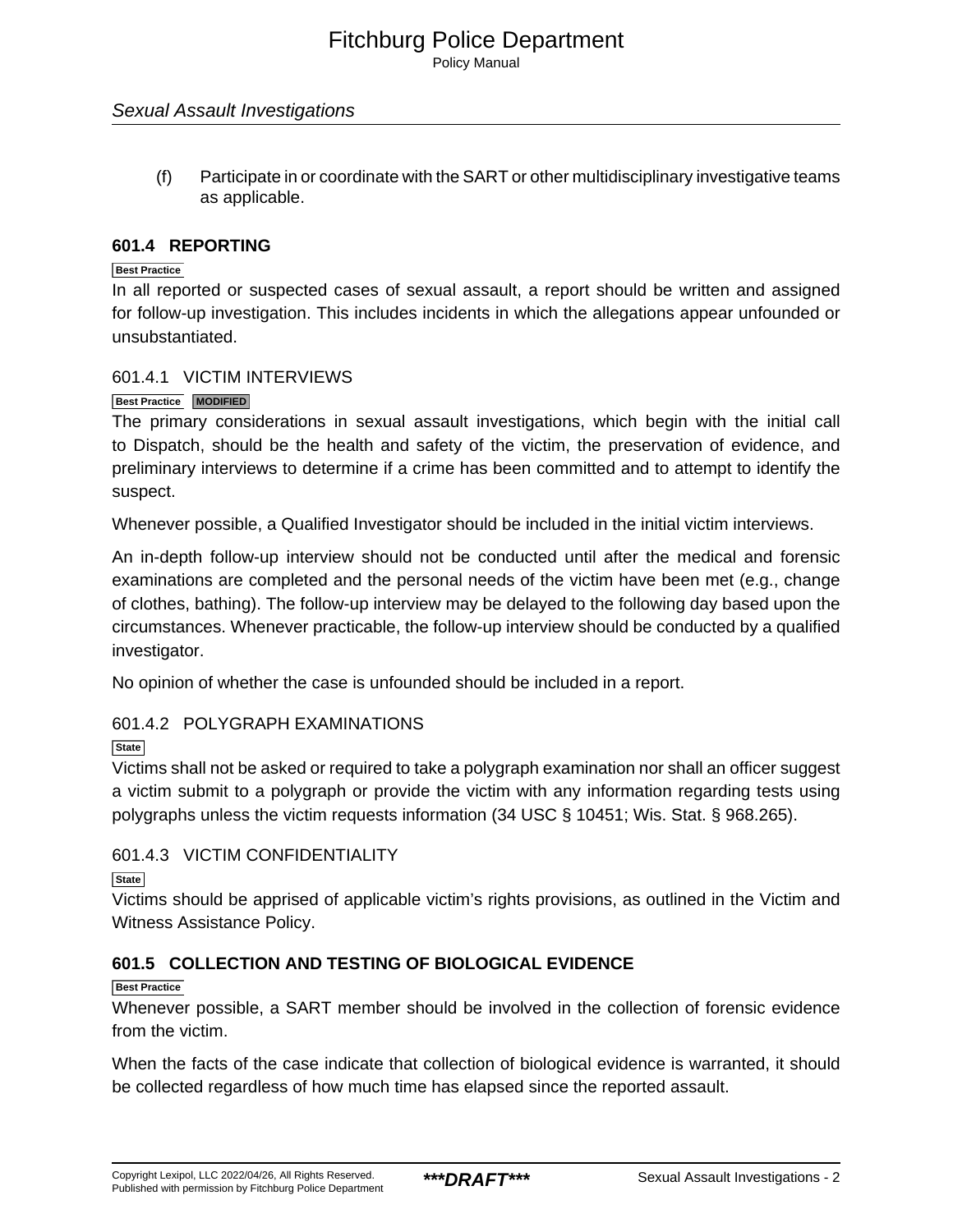Policy Manual

# Sexual Assault Investigations

If a drug-facilitated sexual assault is suspected, urine and blood samples should be collected from the victim as soon as practicable.

Biological evidence from all sexual assault cases, including cases where the suspect is known by the victim, should be submitted for testing.

Victims who choose not to assist with an investigation, do not desire that the matter be investigated or wish to remain anonymous may still consent to the collection of evidence under their control. In these circumstances, the evidence should be collected and stored appropriately.

# 601.5.1 COLLECTION AND TESTING REQUIREMENTS

**State**

All evidence from cases where the suspect is a stranger to the victim shall be transmitted in a timely manner to the proper forensics lab for processing all relevant biological evidence (Wis. Stat. § 175.405).

Additional guidance regarding evidence retention and destruction is found in the Property and Evidence Room Policy.

# 601.5.2 DNA TEST RESULTS

**Best Practice MODIFIED**

Members investigating sexual assault cases should notify victims of any DNA test results as soon as reasonably practicable.

Delivery of biological testing results to a victim should be done in such a way that is intended to minimize victim trauma, especially in cases where there has been a significant delay in getting biological testing results (e.g., delays in testing the evidence or delayed DNA databank hits). Consideration should be given to involving victim advocates. Members should make reasonable efforts to assist the victim by providing available information on local assistance programs and organizations as provided in the Victim and Witness Assistance Policy.

Members investigating sexual assaults cases should ensure that DNA results are entered into databases when appropriate and as soon as practicable.

# **601.6 DISPOSITION OF CASES**

#### **Best Practice MODIFIED**

If the assigned investigator has reason to believe the case is without merit, the case may be classified as unfounded only upon review and approval of the Support Services Section Commander.

Classification of a sexual assault case as unfounded requires the Support Services Section Commander to determine that the facts have significant irregularities with reported information and that the incident could not have happened as it was reported. When a victim has recanted his/her original statement, there must be corroborating evidence that the allegations were false or baseless (i.e., no crime occurred) before the case should be determined as unfounded.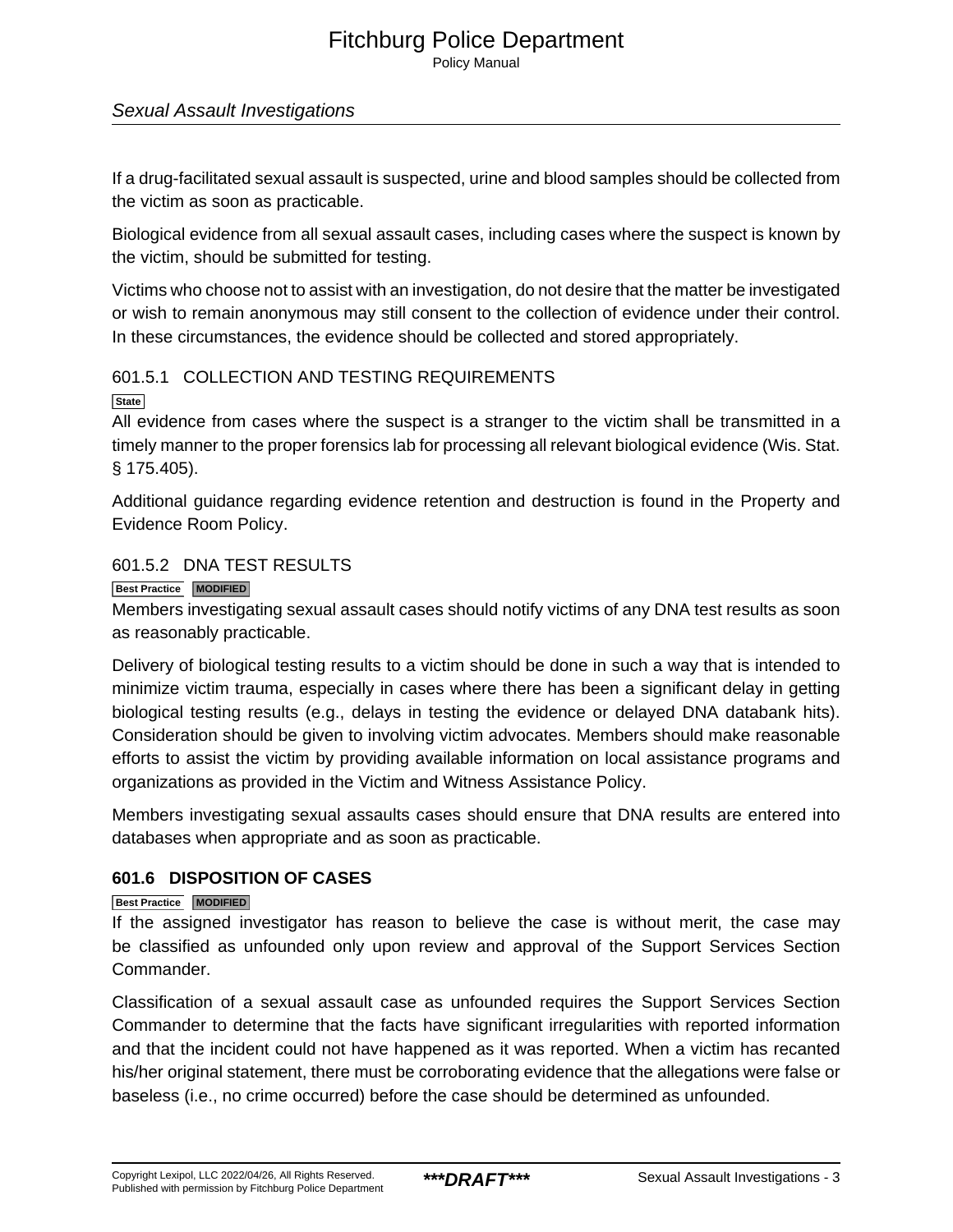Policy Manual

# **601.7 RELEASING INFORMATION TO THE PUBLIC**

#### **Best Practice MODIFIED**

In cases where the perpetrator is not known to the victim, and especially if there are multiple crimes where more than one appear to be related, consideration should be given to releasing information to the public whenever there is a reasonable likelihood that doing so may result in developing helpful investigative leads. The Support Services Section Commander, in consultation with the rest of command staff and investigating detective, should weigh the risk of alerting the suspect to the investigation with the need to protect the victim and the public, and to prevent more crimes.

#### **601.8 TRAINING**

#### **Best Practice MODIFIED**

Subject to available resources, periodic training should be provided to:

- (a) Members who are first responders. Training should include:
	- 1. Initial response to sexual assaults.
	- 2. Legal issues.
	- 3. Victim advocacy.
	- 4. Victim's response to trauma.
- (b) Qualified investigators, who should receive advanced training on additional topics. Advanced training should include:
	- (a) Interviewing sexual assault victims.
	- (b) Medical and legal aspects of sexual assault investigations.
	- (c) Serial crimes investigations.
	- (d) Use of community and other federal and state investigative resources, such as the Violent Criminal Apprehension Program (ViCAP).
- (c) Techniques for communicating with victims to minimize trauma.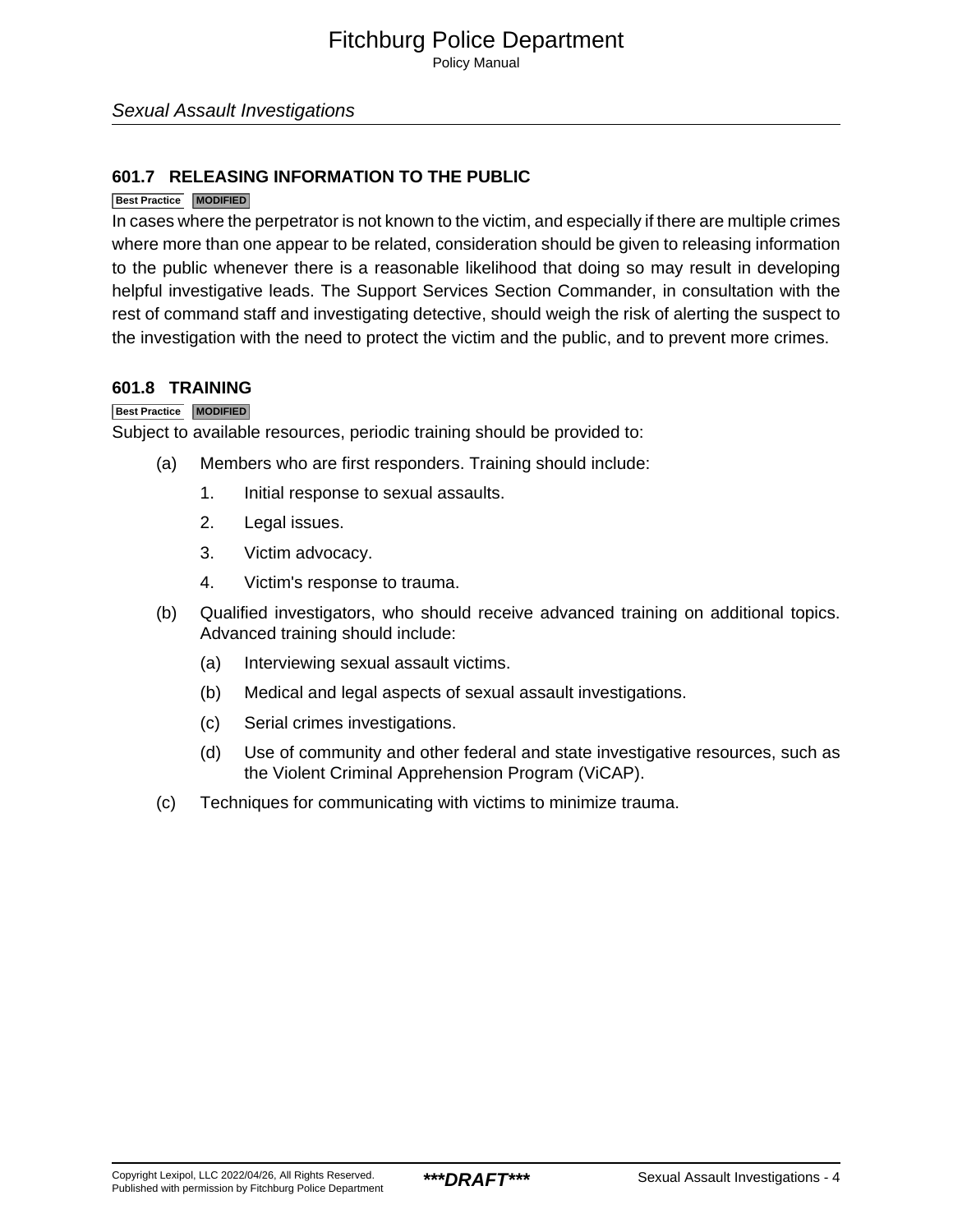# <span id="page-11-0"></span>**Asset Forfeiture**

# **602.1 PURPOSE AND SCOPE**

**Best Practice**

This policy describes the authority and procedure for the seizure, forfeiture and liquidation of property associated with designated offenses.

# 602.1.1 DEFINITIONS

**State** Definitions related to this policy include:

**Fiscal agent** - The person designated by the Chief of Police to be responsible for securing and maintaining seized assets and distributing any proceeds realized from any forfeiture proceedings. This includes any time the Fitchburg Police Department seizes property for forfeiture or when the Fitchburg Police Department is acting as the fiscal agent pursuant to a multi-agency agreement.

**Forfeiture** - The process by which legal ownership of an asset is transferred to a government or other authority.

**Forfeiture reviewer** - The department member assigned by the Chief of Police who is responsible for reviewing all forfeiture cases and for acting as the liaison between the Department and the assigned attorney.

**Property subject to forfeiture** - This includes:

- (a) Property, real or personal, including money, used in the course of, intended for use in the course of, or directly or indirectly derived from, or realized through the commission of any crime (Wis. Stat. § 973.075).
- (b) Motor vehicles, boats, and planes that are used in any of the following ways (Wis. Stat. § 973.075):
	- 1. To transport any property or weapon used, to be used, or received in the commission of any felony.
	- 2. To commit a crime involving impersonating peace officers, firefighters, or other emergency personnel in violation of Wis. Stat. § 946.70.
	- 3. In the commission of prostitution (Wis. Stat. § 944.30); patronizing prostitutes (Wis. Stat. § 944.31); soliciting prostitutes (Wis. Stat. § 944.32); pandering (Wis. Stat. § 944.33); keeping a place of prostitution (Wis. Stat. § 944.34); human trafficking (Wis. Stat. § 940.302); sexual assault of a child (Wis. Stat. § 948.02); engaging in repeated acts of sexual assault of the same child (Wis. Stat. § 948.025); sexual exploitation of a child (Wis. Stat. § 948.05); trafficking of a child (Wis. Stat. § 948.051); causing a child to view or listen to sexual activity (Wis. Stat. § 948.055); incest with a child (Wis. Stat. § 948.06); child enticement (Wis. Stat. § 948.07); soliciting a child for prostitution (Wis. Stat. § 948.08); patronizing a child (Wis. Stat. § 948.081); sexual intercourse with a child age 16 or older (Wis. Stat. § 948.09); exposing genitals (Wis. Stat. § 948.10); or possession of child pornography (Wis. Stat. § 948.12).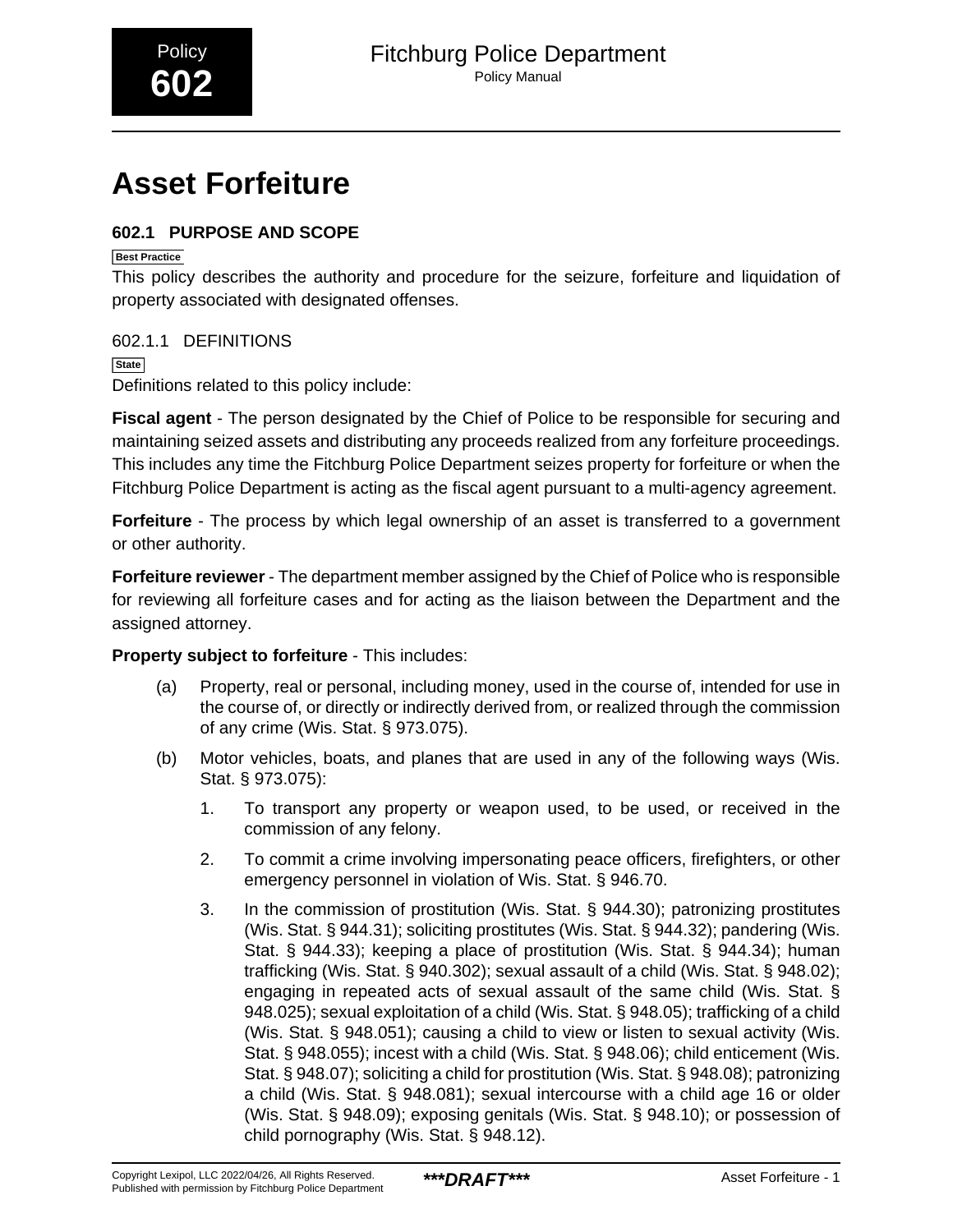- 4. In the commission of a crime relating to a submerged cultural resource in violation of Wis. Stat. § 44.47.
- 5. To cause more than \$2,500 worth of criminal damage to cemetery property in violation of Wis. Stat. § 943.01(2)(d) or Wis. Stat. § 943.012.
- 6. In the commission of any of the following crimes:
	- (a) Domestic abuse restraining orders and injunctions (Wis. Stat. § 813.12(8)).
	- (b) Child abuse restraining orders and injunctions (Wis. Stat. § 813.122(11)).
	- (c) Restraining orders and injunctions for individuals at risk (Wis. Stat. § 813.123(10)).
	- (d) Harassment restraining orders and injunctions (Wis. Stat. § 813.125(7)).
	- (e) Foreign protection orders (Wis. Stat. § 813.128(4)).
	- (f) Stalking (Wis. Stat. § 940.32).
- (c) Property that is used, or intended for use, as a container for either controlled substances or objects used to manufacture, deliver, distribute, etc., controlled substances (Wis. Stat. § 961.55).
- (d) Vehicles used to sell or receive controlled substances (simple possession of a controlled substance is generally excluded) (Wis. Stat. § 961.55).
- (e) Vehicles used to transport any property or weapon used, to be used, or received in the commission of any felony under the Uniform Controlled Substances Act (simple possession of a controlled substance is generally excluded) (Wis. Stat. § 961.55).
- (f) Property, real or personal, including money, directly or indirectly derived from or realized through the commission of any crime under the Uniform Controlled Substances Act (Wis. Stat. § 945.05).
- (g) A motor vehicle or aircraft used or employed to aid in or to facilitate the unlawful manufacture or commercial transfer of illegal gambling devices (Wis. Stat. § 945.05).
- (h) Real or personal property used in the course of, or intended for use in the course of, derived from, or realized through, racketeering or an ongoing criminal enterprise (Wis. Stat. § 946.86; Wis. Stat. § 946.87)
- (i) Cigarettes acquired, owned, imported, possessed, kept, stored, made, sold, distributed, or transported in violation of Chapter 139 (Tobacco Taxes) and all personal property used in connection therewith (Wis. Stat. § 139.40).
- (j) Any property used in the commission of an unauthorized release of animals (Wis. Stat. § 943.75).
- (k) Any property used in the commission of a child enticement (Wis. Stat. § 948.07).
- (l) Bootlegged recordings and devices to make them (Wis. Stat. § 943.207 et. seq.).

**Seizure** - The act of law enforcement officials taking property, cash, or assets that have been used in connection with or acquired by specified illegal activities.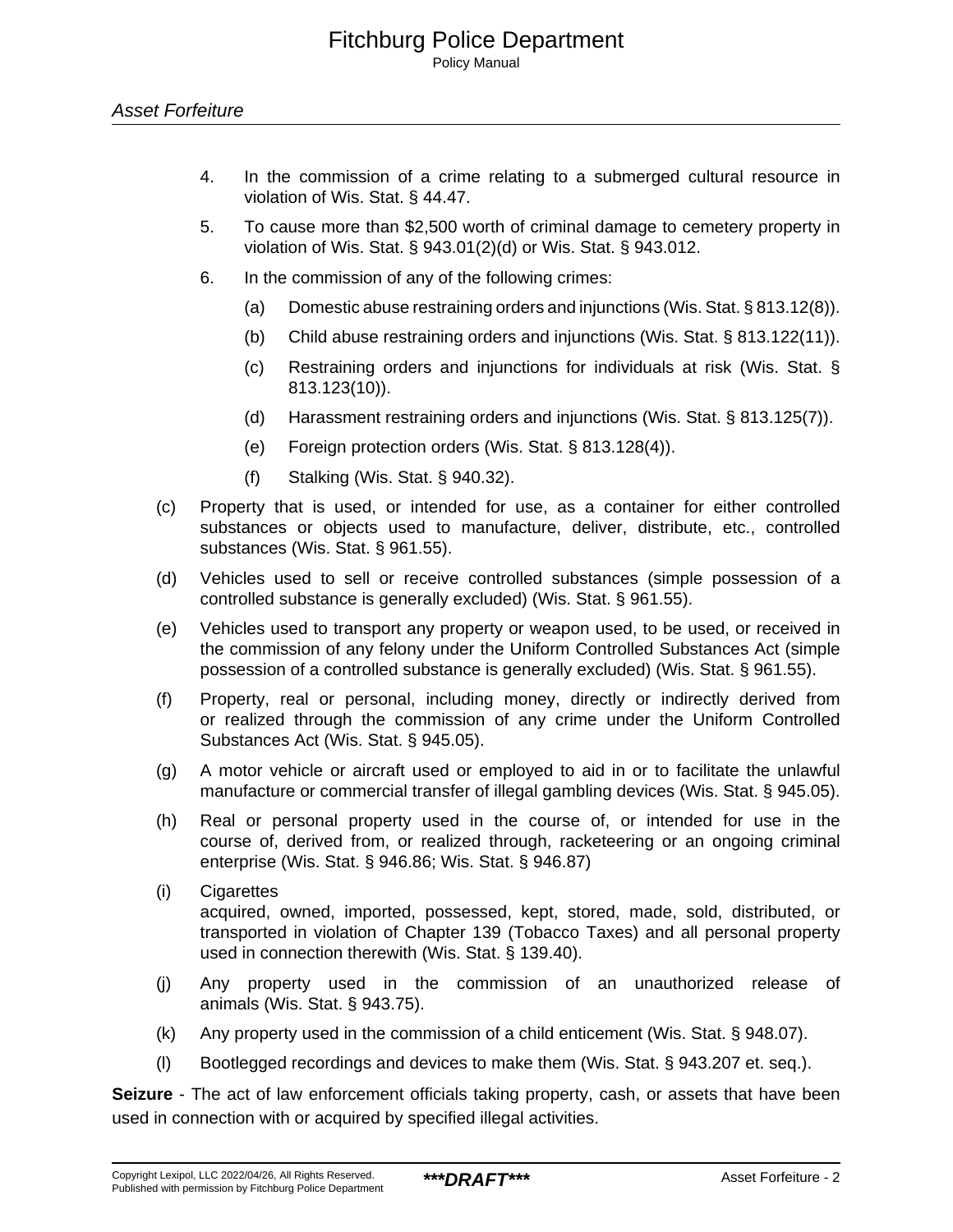Policy Manual

# **602.2 POLICY**

#### **Best Practice**

The Fitchburg Police Department recognizes that appropriately applied forfeiture laws are helpful to enforce the law, deter crime, and reduce the economic incentive of crime. However, the potential for revenue should never compromise the effective investigation of criminal offenses, officer safety or any person's due process rights.

It is the policy of the Fitchburg Police Department that all members, including those assigned to internal or external law enforcement task force operations, shall comply with all state and federal laws pertaining to forfeiture.

# **602.3 ASSET SEIZURE**

**State**

Property may be seized for forfeiture as provided in this policy.

# 602.3.1 PROPERTY SUBJECT TO SEIZURE

**State**

The following may be seized upon review and approval of a supervisor and in coordination with the forfeiture reviewer:

- (a) Property subject to forfeiture identified in a search warrant or court order (Wis. Stat. § 968.13; Wis. Stat. § 973.075; Wis. Stat. § 961.55).
- (b) Property subject to forfeiture not identified in a search warrant or court order may be seized in any of the following circumstances:
	- 1. The seizure is legal as incident to an arrest or an inspection under an administrative or inspection warrant.
	- 2. There is probable cause to believe that the property:
		- (a) Was derived from or realized through a crime or was used for child enticement (Wis. Stat. § 948.07;Wis. Stat. § 973.075).
		- (b) Is a vehicle that was used to transport any property or any weapon that was used, was to be used or was received in the commission of any felony, used in the commission of a crime relating to a submerged cultural resource in violation of Wis. Stat. § 44.47, used in the commission of child enticement under Wis. Stat. § 948.07, or used to cause more than \$2,500 worth of criminal damage to cemetery property in violation of Wis. Stat. § 943.01(2)(d) or Wis. Stat. § 943.012 (Wis. Stat. § 973.075).
	- 3. There is probable cause to believe that the property was used or is intended to be used in violation of the Uniform Controlled Substances Act, that the property was derived from or realized through a crime under the Uniform Controlled Substances Act, or that the property is a vehicle subject to forfeiture under the Uniform Controlled Substances Act (Wis. Stat. § 961.55).
	- 4. There is probable cause to believe that the property is directly or indirectly dangerous to health or safety (Wis. Stat. § 961.55; Wis. Stat. § 973.075).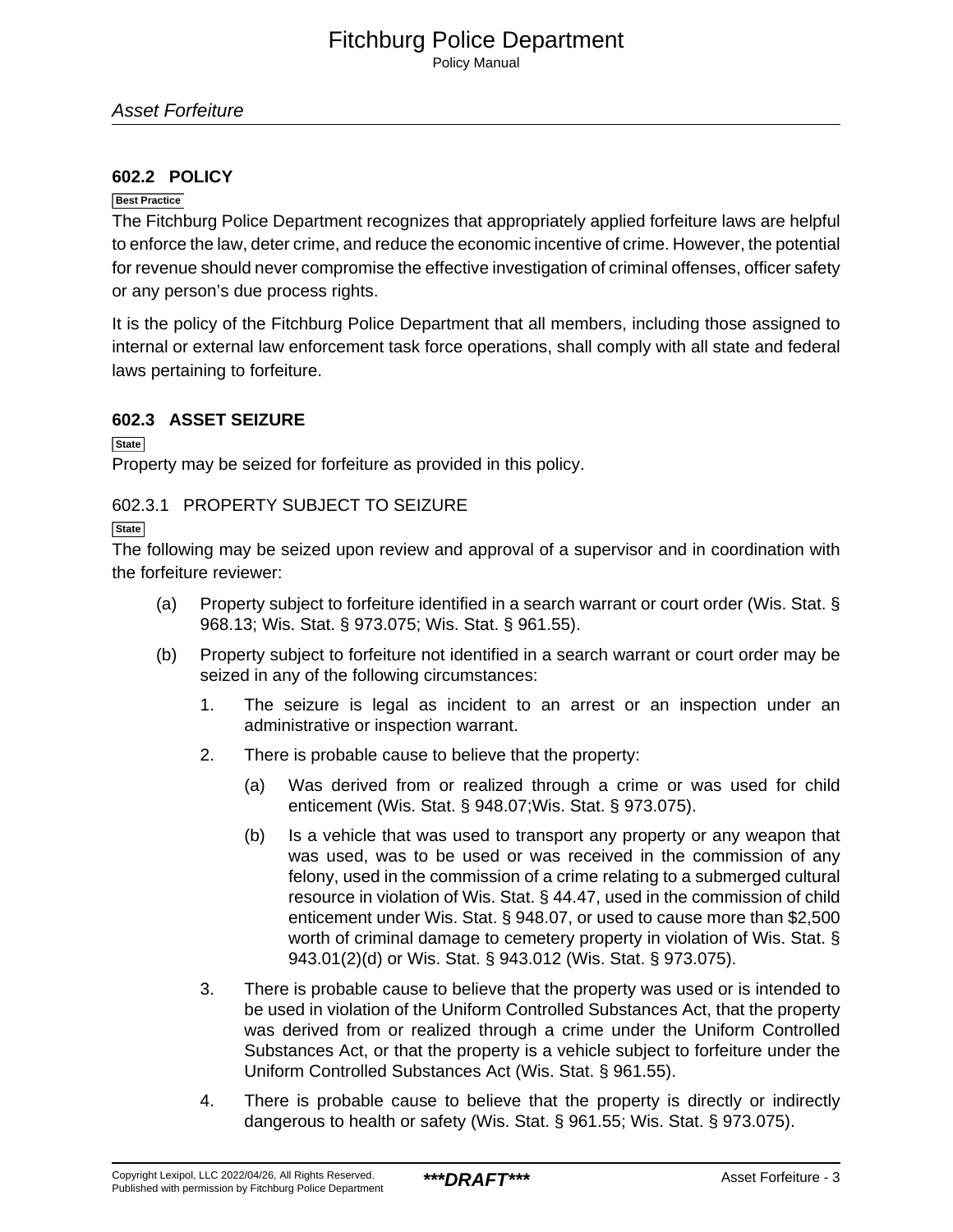(c) The officer reasonably believes that a vehicle or aircraft was used or employed to aid in or to facilitate the unlawful manufacture or commercial transfer of gambling devices (Wis. Stat. § 945.05).

Whenever practicable, obtaining a search warrant or court order for seizure prior to making a seizure is the preferred method.

A large amount of money standing alone is insufficient to establish the probable cause required to make a seizure.

# 602.3.2 PROPERTY NOT SUBJECT TO SEIZURE

**State**

The following property should not be seized for forfeiture:

- (a) Cash and property that does not meet the forfeiture counsel's current minimum forfeiture thresholds
- (b) Property that the officer reasonably believes the owner or interest holder of did not know about the related offense (an innocent owner) (Wis. Stat. § 961.55; Wis. Stat. § 973.075)
- (c) A vehicle used for a simple possession in a controlled substance violation (Wis. Stat. § 961.41(3g)(b) to Wis. Stat. § 961.41(g); Wis. Stat. § 961.55)

# **602.4 PROCESSING SEIZED PROPERTY FOR FORFEITURE PROCEEDINGS**

#### **Best Practice MODIFIED**

When property or cash subject to this policy is seized, the officer making the seizure should ensure compliance with the following:

- (a) Complete and submit a report detailing the items and reason for seizure within 24 hours of the seizure, if practicable.
- (b) Forward the original and all related reports to the forfeiture reviewer within two days of seizure.

The officer will book seized property as evidence.

Photographs should be taken of items seized, particularly cash, jewelry and other valuable items.

Officers who suspect property may be subject to seizure but are not able to seize the property (e.g., the property is located elsewhere, the whereabouts of the property is unknown, it is real estate, bank accounts, non-tangible assets) should document and forward the information in the appropriate report to the forfeiture reviewer.

# **602.5 MAINTAINING SEIZED PROPERTY**

#### **Best Practice**

The Property and Evidence Room supervisor is responsible for ensuring compliance with the following: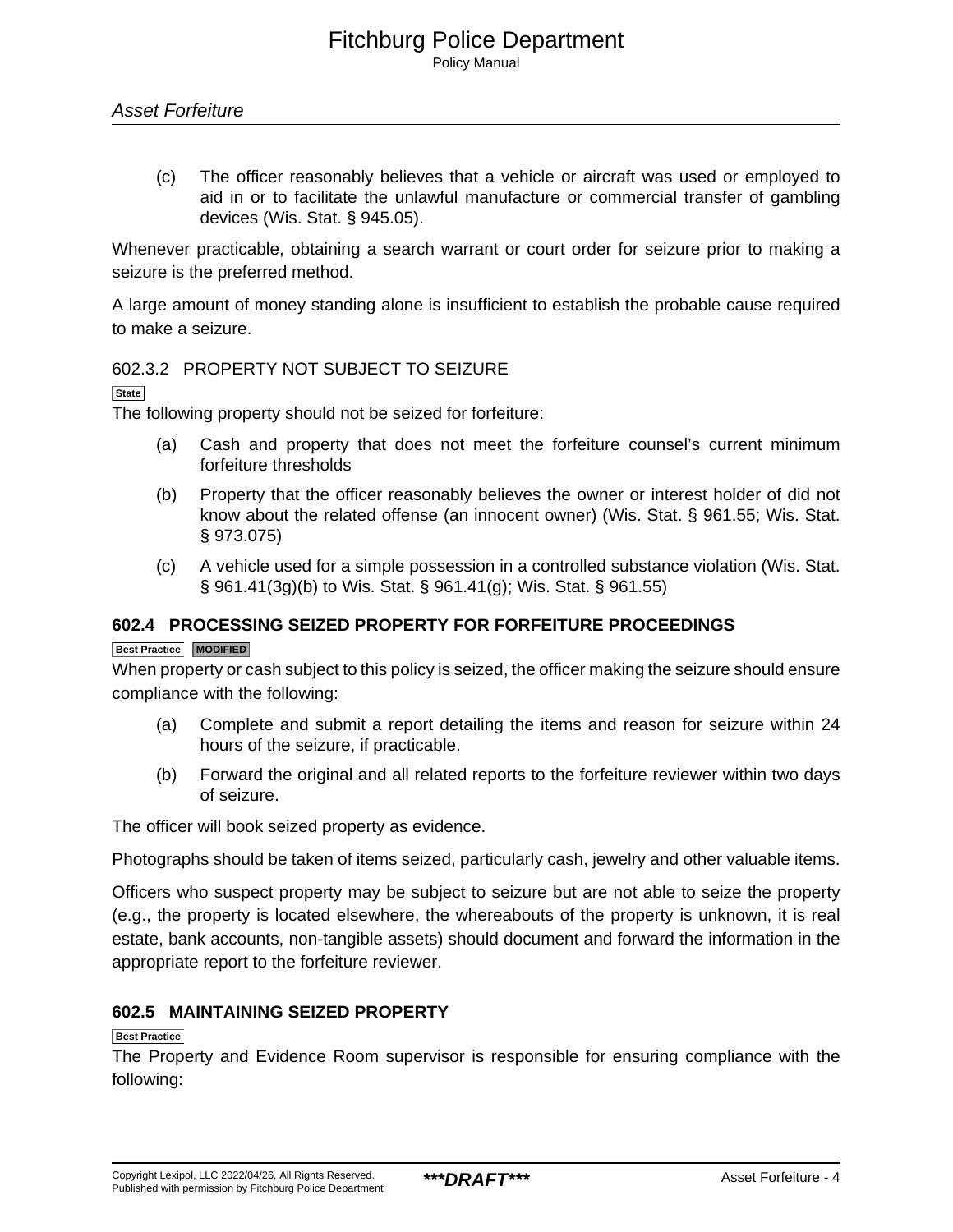- (a) All property received for forfeiture is reasonably secured and properly stored to prevent waste and preserve its condition.
- (b) All property received for forfeiture is checked to determine if the property has been stolen.
- (c) All property received for forfeiture is retained in the same manner as evidence until forfeiture is finalized or the property is returned to the claimant or the person with an ownership interest.
- (d) Property received for forfeiture is not used unless the forfeiture action has been completed.

# **602.6 FORFEITURE REVIEWER**

#### **Best Practice MODIFIED**

The Chief of Police will appoint a forfeiture reviewer. Prior to assuming duties, or as soon as practicable thereafter, the forfeiture reviewer should attend a course approved by the Department on asset forfeiture.

The responsibilities of the forfeiture reviewer include:

- (a) Remaining familiar with forfeiture laws, particularly Wis. Stat. § 973.075 et seq., Wis. Stat. § 961.55 et seq., and the forfeiture policies of the forfeiture counsel.
- (b) Serving as the liaison between the Department and the forfeiture counsel and ensuring prompt legal review of all seizures.
- (c) Making reasonable efforts to obtain annual training that includes best practices in pursuing, seizing, and tracking forfeitures.
- (d) Reviewing each seizure-related case and deciding whether the seizure is more appropriately made under state or federal seizure laws. The forfeiture reviewer should contact federal authorities when appropriate.
- (e) Ensuring that responsibilities, including the designation of a fiscal agent, are clearly established whenever multiple agencies are cooperating in a forfeiture case.
- (f) Ensuring that officers who may be involved in asset forfeiture receive training in the proper use of the seizure forms and the forfeiture process. The training should be developed in consultation with the appropriate legal counsel and may be accomplished through traditional classroom education, electronic media, Daily Training Bulletins (DTBs), or General Orders. The training should cover this policy and address any relevant statutory changes and court decisions.
- (g) Reviewing each asset forfeiture case to ensure that:
	- 1. Written documentation of the seizure and the items seized is in the case file.
	- 2. Independent legal review of the circumstances and propriety of the seizure is made in a timely manner.
	- 3. Notice of seizure has been given in a timely manner to those who hold an interest in the seized property.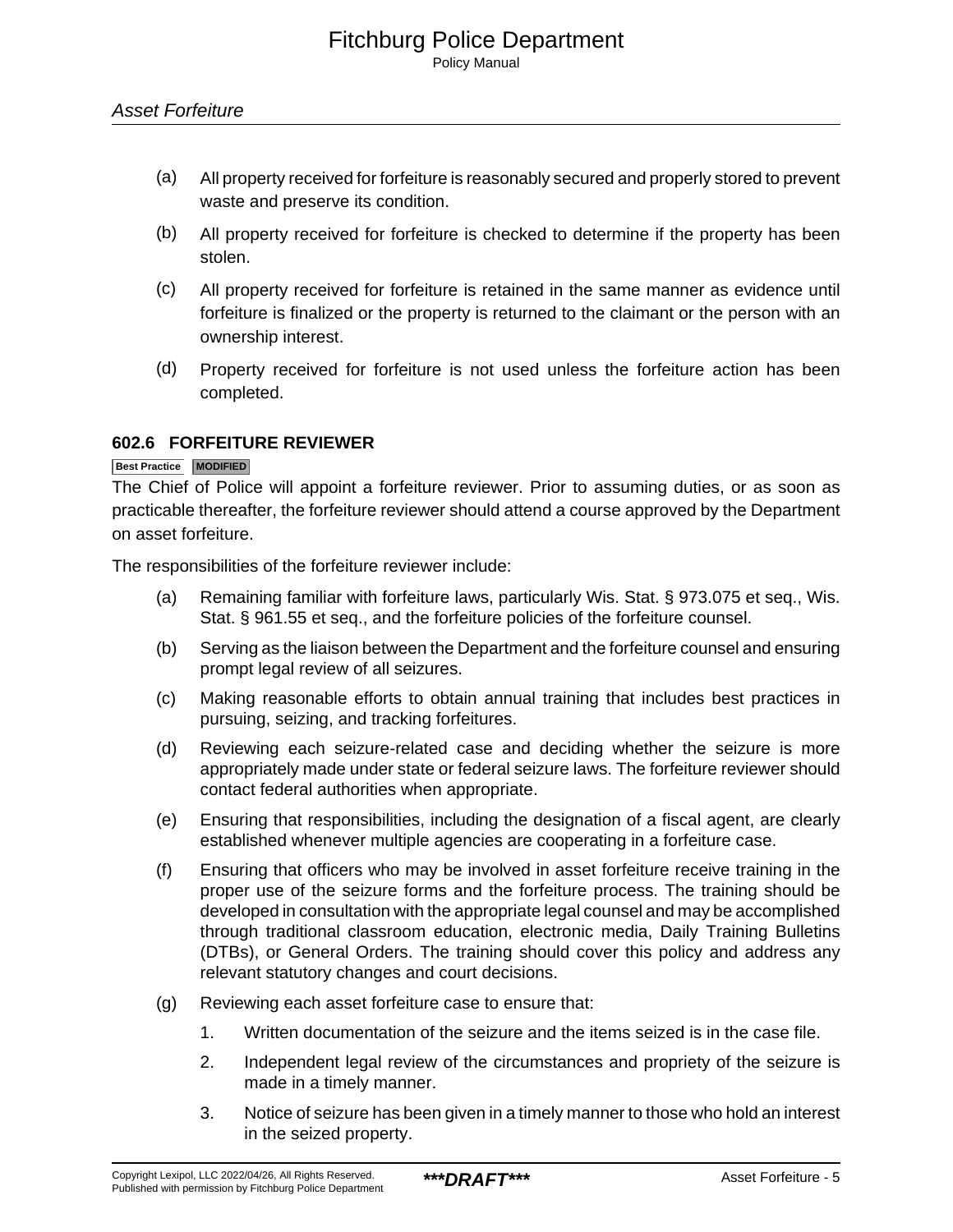- 4. Property is promptly released to those entitled to its return.
- 5. All changes to forfeiture status are forwarded to any supervisor who initiates a forfeiture case.
- 6. Any cash received is deposited with the fiscal agent.
- 7. Assistance with the resolution of ownership claims and the release of property to those entitled is provided.
- 8. Current minimum forfeiture thresholds are communicated appropriately to officers.
- 9. This policy and any related policies are periodically reviewed and updated to reflect current federal and state statutes and case law.
- (h) Ensuring that a written plan is available that enables the Chief of Police to address any extended absence of the forfeiture reviewer, thereby ensuring that contact information for other law enforcement officers and attorneys who may assist in these matters is available.
- (i) Ensuring that the process of selling or adding forfeited property to the department's regular inventory is in accordance with all applicable laws and consistent with the department's use and disposition of similar property.
- (j) Upon completion of any forfeiture process, ensuring that no property is retained by the Fitchburg Police Department unless the Chief of Police authorizes in writing the retention of the property for official use.
- (k) If seized property is referred to a federal agency, create an itemized report of actual forfeiture expenses to submit to the Wisconsin Department of Administration as set forth in Wis. Stat. § 961.55 and Wis. Stat. § 973.075.
- (l) Confirm no proceeds are accepted without a conviction unless an exception applies under Wis. Stat. § 961.55 and Wis. Stat. §973.075.

Forfeiture proceeds should be maintained in a separate fund or account subject to appropriate accounting control, with regular reviews or audits of all deposits and expenditures.

Forfeiture reporting and expenditures should be completed in the manner prescribed by the law and City financial directives.

# **602.7 DISPOSITION OF FORFEITED PROPERTY**

#### **Best Practice**

When property is forfeited by order of a court under the Uniform Controlled Substances Act, the Fitchburg Police Department shall act in accordance with Wis. Stat. § 961.55.

When property is forfeited by order of a court as derived from a crime under Wis. Stat. § 973.075 through Wis. Stat. § 973.077, the department shall act in accordance with Wis. Stat. § 973.075.

No member of this department may use property that has been seized for forfeiture until the forfeiture action has been completed and the Chief of Police has given written authorization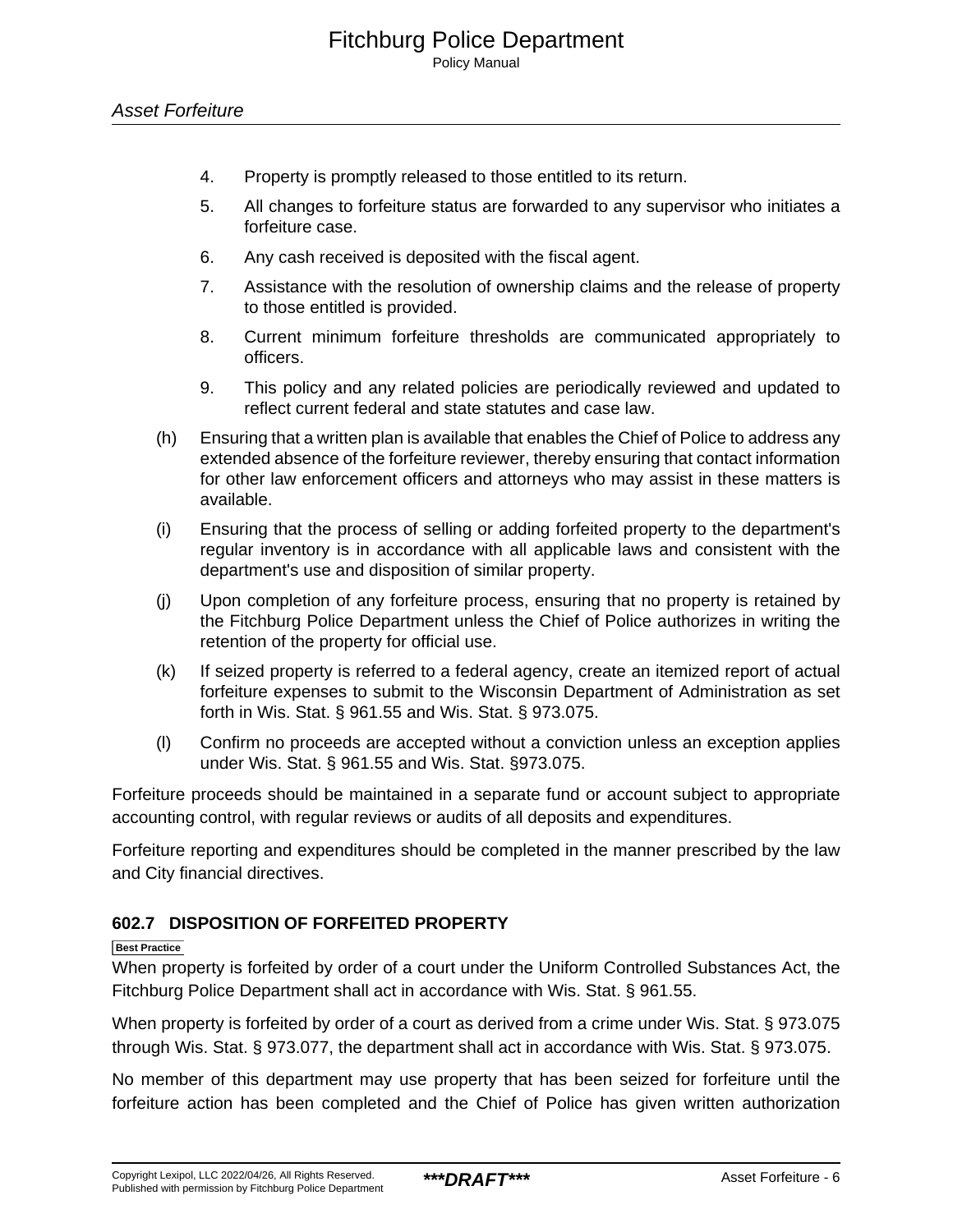to retain the property for official use. No department member involved in the decision to seize property should be involved in any decision regarding the disposition of the property.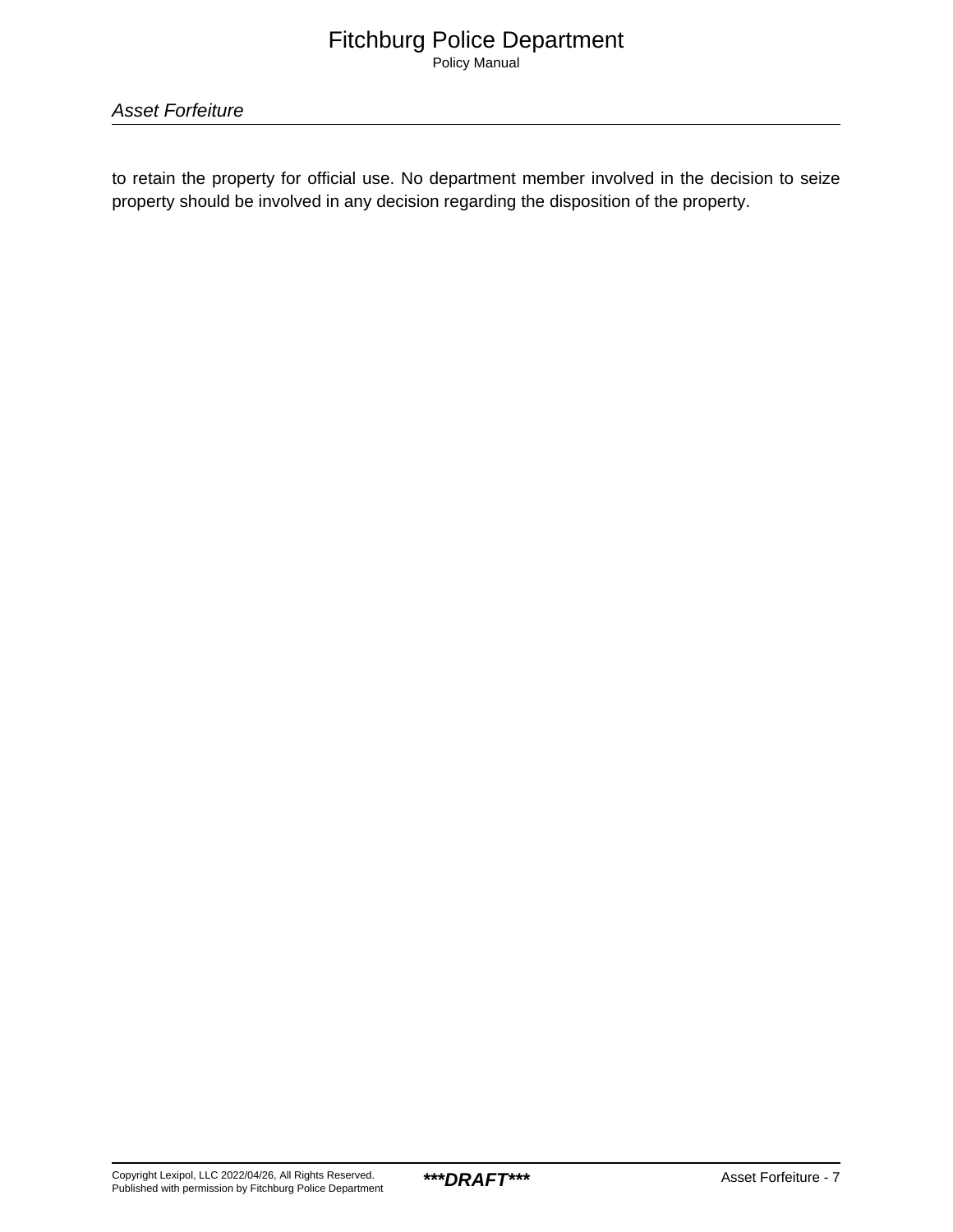# <span id="page-18-0"></span>**Eyewitness Identification**

# **604.1 PURPOSE AND SCOPE**

**State**

This policy sets forth guidelines to be used when members of this department employ eyewitness identification techniques (Wis. Stat. § 175.50).

# 604.1.1 DEFINITIONS

**Best Practice** Definitions related to the policy include:

**Eyewitness identification process** - Any field identification, live lineup or photographic identification.

**Field identification** - A live presentation of a single individual to a witness following the commission of a criminal offense for the purpose of identifying or eliminating the person as the suspect.

**Live lineup** - A live presentation of individuals to a witness for the purpose of identifying or eliminating an individual as the suspect.

**Photographic lineup** - Presentation of photographs to a witness for the purpose of identifying or eliminating an individual as the suspect.

# **604.2 POLICY**

**Best Practice**

This department will strive to use eyewitness identification techniques, when appropriate, to enhance the investigative process and will emphasize identifying persons responsible for crime and exonerating the innocent.

# **604.3 INTERPRETIVE SERVICES**

# **Best Practice**

Members should make a reasonable effort to arrange for an interpreter before proceeding with eyewitness identification if communication with a witness is impeded due to language or hearing barriers.

Before the interpreter is permitted to discuss any matter with the witness, the investigating member should explain the identification process to the interpreter. Once it is determined that the interpreter comprehends the process and can explain it to the witness, the eyewitness identification may proceed as provided for within this policy.

# **604.4 EYEWITNESS IDENTIFICATION PROCESS AND FORM**

**Best Practice MODIFIED**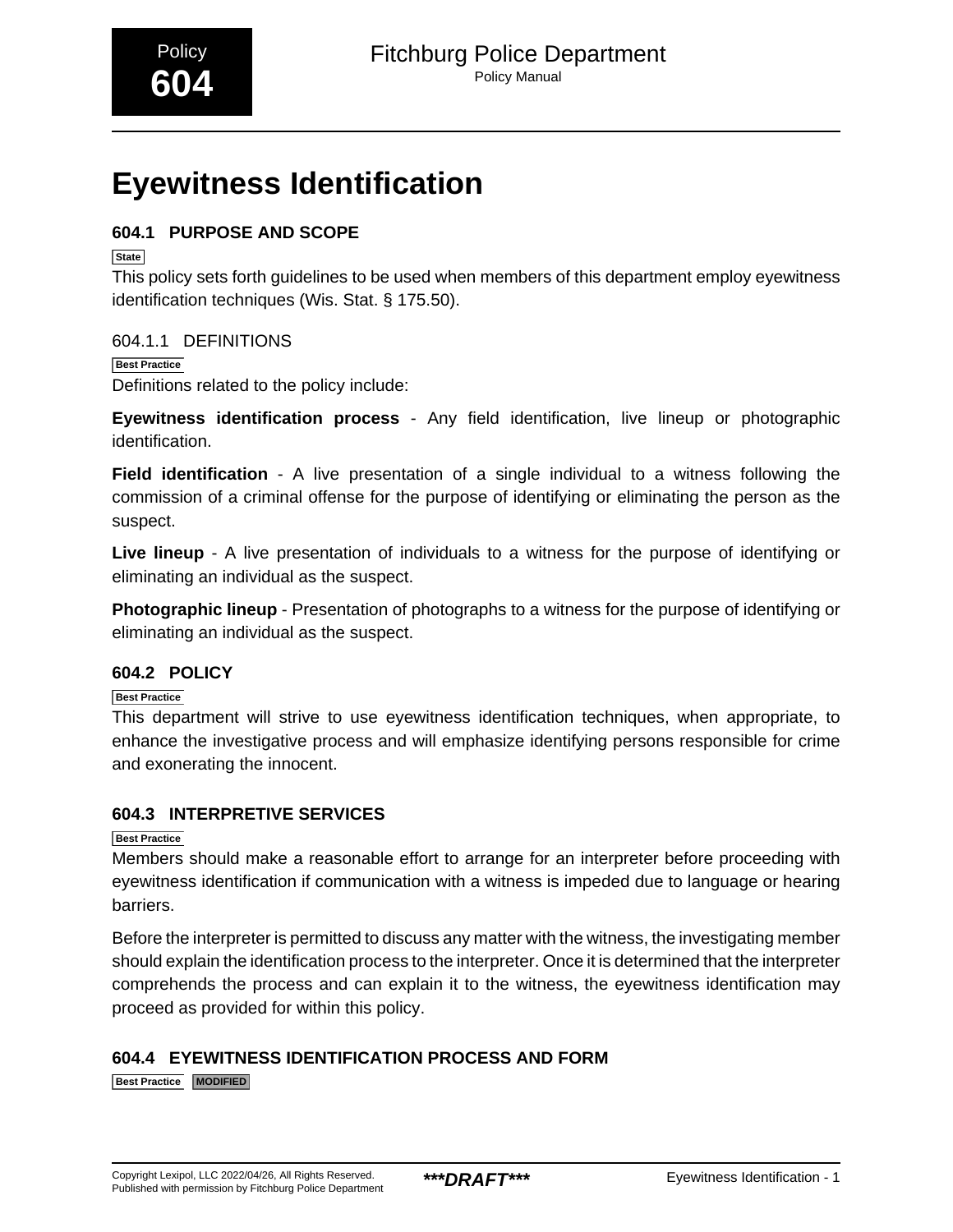Policy Manual

# Eyewitness Identification

The Support Services Section Commander shall be responsible for the development and maintenance of an eyewitness identification process for use by members when they are conducting eyewitness identifications.

The process should include appropriate forms or reports that provide:

- (a) The date, time and location of the eyewitness identification procedure.
- (b) The name and identifying information of the witness.
- (c) The name of the person administering the identification procedure.
- (d) If applicable, the names of all of the individuals present during the identification procedure.
- (e) An instruction to the witness that it is as important to exclude innocent persons as it is to identify a perpetrator.
- (f) An instruction to the witness that the perpetrator may or may not be among those presented and that the witness is not obligated to make an identification.
- (g) If the identification process is a photographic or live lineup, an instruction to the witness that the perpetrator may not appear exactly as he/she did on the date of the incident.
- (h) An instruction to the witness that the investigation will continue regardless of whether an identification is made by the witness.
- (i) A signature line where the witness acknowledges that he/she understands the identification procedures and instructions.
- (j) A statement from the witness in the witness's own words describing how certain he/ she is of the identification or non-identification. This statement should be taken at the time of the identification procedure.

The process and related forms should be reviewed periodically and modified when necessary.

# **604.5 EYEWITNESS IDENTIFICATION**

**State**

Members are cautioned not to, in any way influence a witness as to whether any subject or photo presented in a lineup is in any way connected to the case (Wis. Stat. § 175.50). Members should avoid mentioning that:

- The individual was apprehended near the crime scene.
- The evidence points to the individual as the suspect.
- Other witnesses have identified or failed to identify the individual as the suspect.

In order to avoid undue influence, witnesses should view suspects or a lineup individually and outside the presence of other witnesses. Witnesses should be instructed to avoid discussing details of the incident or of the identification process with other witnesses.

Whenever feasible, the eyewitness identification procedure should be audio and/or video recorded and the recording should be retained according to current evidence procedures.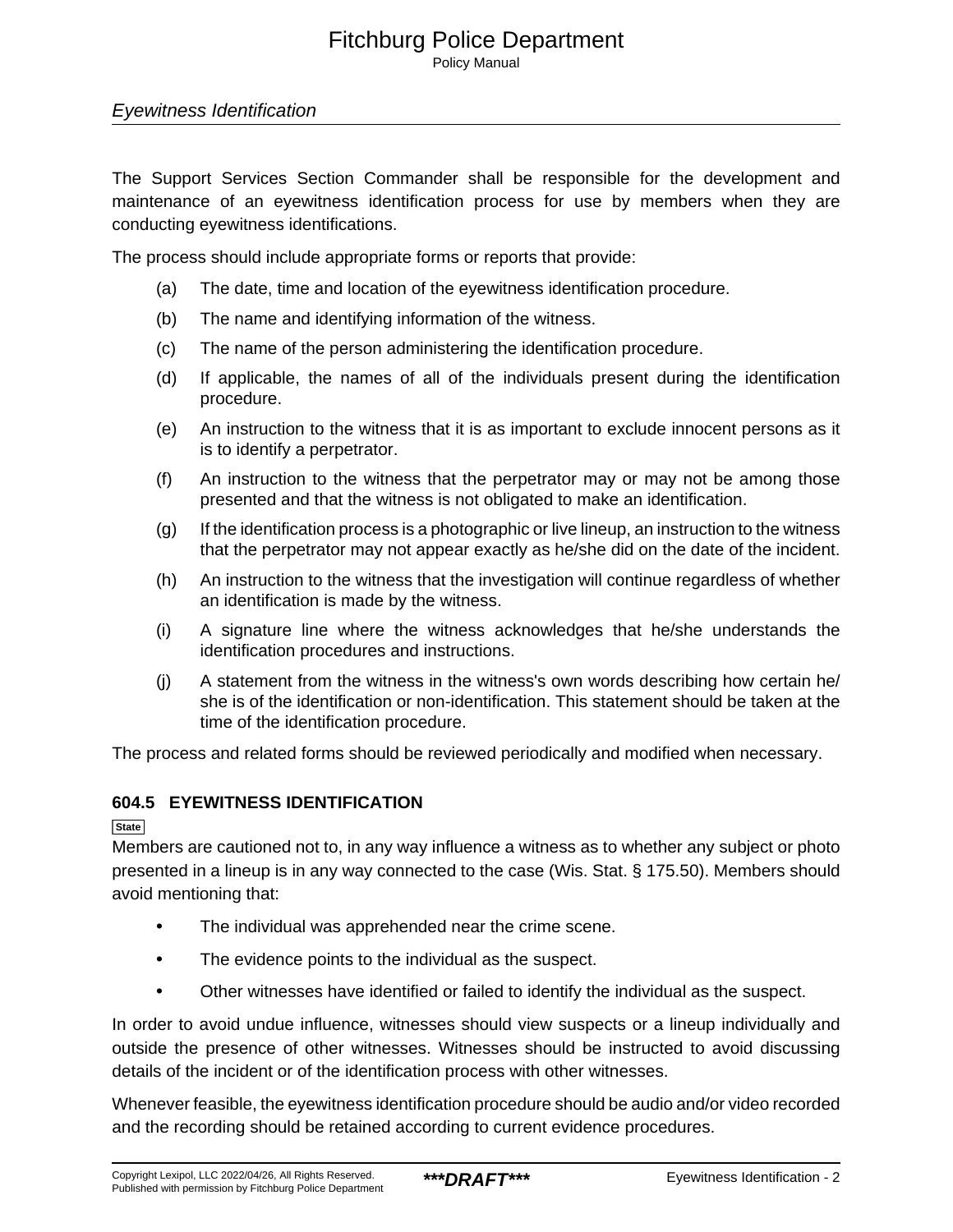Policy Manual

# Eyewitness Identification

#### 604.5.1 PHOTOGRAPHIC LINEUP AND LIVE LINEUP CONSIDERATIONS **State**

When practicable, the member presenting the lineup should not be involved in the investigation of the case or know the identity of the suspect. In no case should the member presenting a lineup to a witness know which photograph or person is viewed by the witness. Techniques to achieve this include randomly numbering photographs, shuffling folders or using a computer program to order the persons in the lineup.

Individuals in the lineup should reasonably match the description of the perpetrator provided by the witness and should bear similar characteristics to avoid causing any person to unreasonably stand out. In cases involving multiple suspects, a separate lineup should be conducted for each suspect. The suspects should be placed in a different order within each lineup.

The member presenting the lineup to a witness should do so sequentially (i.e., show the witness one person at a time) and not simultaneously (Wis. Stat. § 175.50). The witness should view all persons in the lineup.

A live lineup should only be used before criminal proceedings have been initiated against the suspect. If there is any question as to whether any criminal proceedings have begun, the investigating member should contact the appropriate prosecuting attorney before proceeding.

# 604.5.2 FIELD IDENTIFICATION CONSIDERATIONS

#### **Best Practice**

Field identifications, also known as field elimination show-ups or one-on-one identifications, may be helpful in certain cases, where exigent circumstances make it impracticable to conduct a photo or live lineup identifications. A field elimination or show-up identification should not be used when independent probable cause exists to arrest a suspect. In such cases a live or photo lineup is the preferred course of action if eyewitness identification is contemplated.

When initiating a field identification, the member should observe the following guidelines:

- (a) Obtain a complete description of the suspect from the witness.
- (b) Assess whether a witness should be included in a field identification process by considering:
	- 1. The length of time the witness observed the suspect.
	- 2. The distance between the witness and the suspect.
	- 3. Whether the witness could view the suspect's face.
	- 4. The quality of the lighting when the suspect was observed by the witness.
	- 5. Whether there were distracting noises or activity during the observation.
	- 6. Any other circumstances affecting the witness's opportunity to observe the suspect.
	- 7. The length of time that has elapsed since the witness observed the suspect.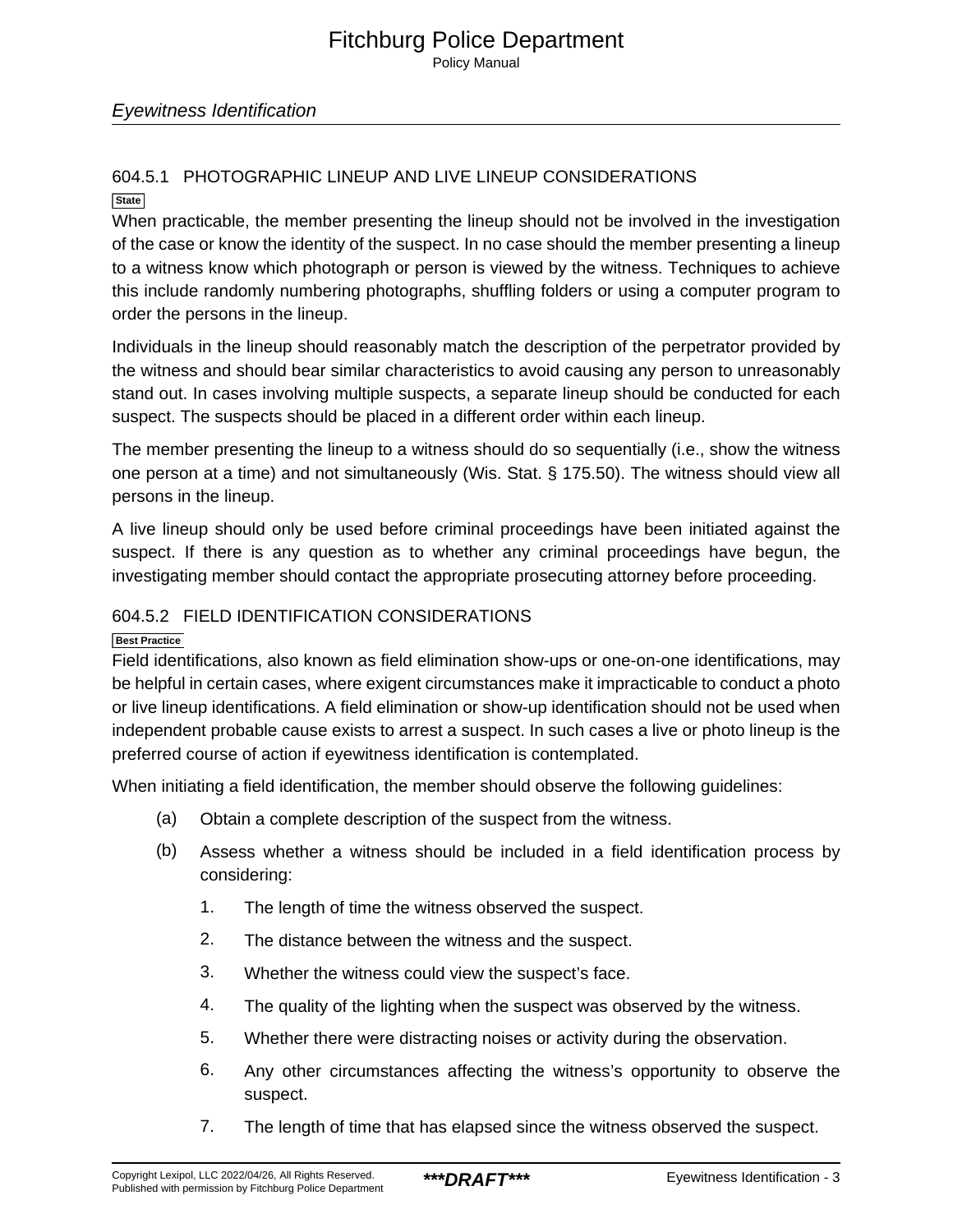- (c) If safe and practicable, the person who is the subject of the show-up should not be handcuffed or in a patrol vehicle.
- (d) When feasible, members should bring the witness to the location of the subject of the show-up, rather than bring the subject of the show-up to the witness.
- (e) The person who is the subject of the show-up should not be shown to the same witness more than once.
- (f) In cases involving multiple suspects, witnesses should only be permitted to view the subjects of the show-up one at a time.
- (g) The person who is the subject of the show-up should not be required to put on clothing worn by the suspect, to speak words uttered by the suspect or to perform other actions mimicking those of the suspect.
- (h) If a witness positively identifies a subject of a show-up as the suspect, members should not conduct any further field identifications with other witnesses for that suspect. In such instances members should document the contact information for any additional witnesses for follow up, if necessary.

# **604.6 DOCUMENTATION**

**State**

A thorough description of the eyewitness process and the results of any eyewitness identification should be documented in the case report (Wis. Stat. § 175.50).

If a photographic lineup is utilized, a copy of the photographic lineup presented to the witness should be included in the case report. In addition, the order in which the photographs were presented to the witness should be documented in the case report.

# **604.7 POLICY REVIEW**

**State**

At a minimum, the Department will biennially review the Eyewitness Identification Policy. In developing and revising this policy, the Department will consider model policies and policies adopted by other jurisdictions (Wis. Stat. § 175.50).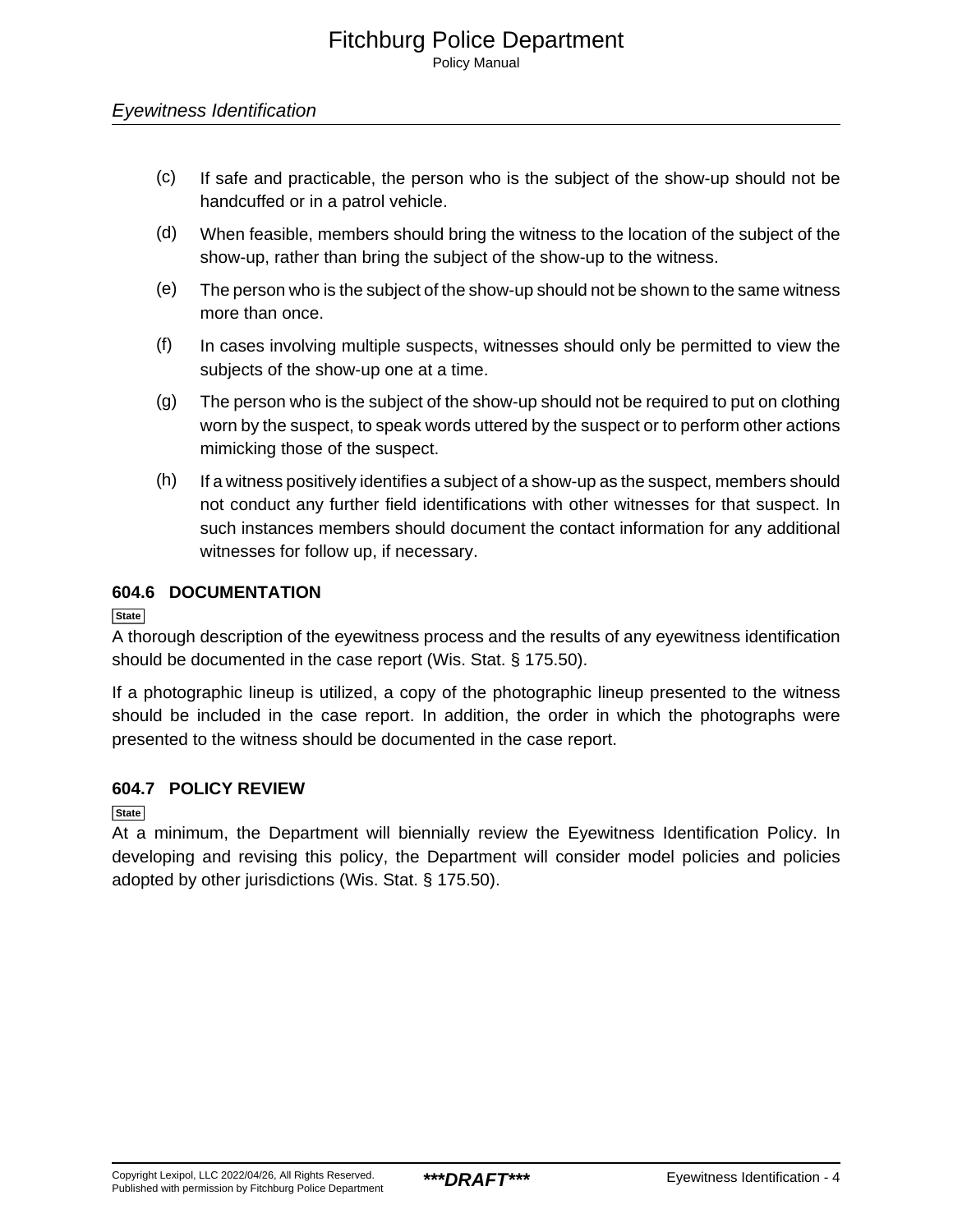# <span id="page-22-0"></span>**Unmanned Aerial System (UAS) Operations**

# **606.1 PURPOSE AND SCOPE**

# **Best Practice**

The purpose of this policy is to establish guidelines for the use of an unmanned aerial system (UAS) and for the storage, retrieval and dissemination of images and data captured by the UAS.

# 606.1.1 DEFINITIONS

**State** Definitions related to this policy include:

**Unmanned aerial system (UAS)** - A powered, aerial vehicle that carries or is equipped with a device that, in analog, digital, or other form, gathers, records, or transmits a sound or image, that does not carry a human operator, uses aerodynamic forces to provide vehicle lift, and can fly autonomously or be piloted remotely (Wis. Stat. § 175.55).

**Unmanned aerial vehicle (UAV)** - An aircraft that is capable of sustaining flight and that operates with no possible direct human intervention from, on or within the aircraft. The term does not include an unmanned aircraft that is flown within the line of sight of the operator and is strictly for hobby or recreational purposes.

# **606.2 POLICY**

# **Best Practice**

Unmanned aerial systems may be utilized to enhance the department's mission of protecting lives and property when other means and resources are not available or are less effective. Any use of a UAS will be in strict accordance with constitutional and privacy rights and Federal Aviation Administration (FAA) regulations.

# **606.3 PRIVACY**

# **State**

Criminal investigations involving the use of the UAS potentially involve privacy considerations. Absent a warrant or exigent circumstances, no UAS shall intentionally record or transmit images of any location where a person would have a reasonable expectation of privacy (e.g., residence, yard, enclosure) (Wis. Stat. § 175.55). The operator of an unmanned aerial vehicle (UAV) may record or transmit images that are viewable with the camera/video equivalent of unassisted vision from a height of 400 feet or less.

# **606.4 PROGRAM COORDINATOR**

# **Best Practice**

The Chief of Police will appoint a program coordinator who will be responsible for the management of the UAS program. The program coordinator will ensure that policies and procedures conform to current laws, regulations and best practices and will have the following additional responsibilities: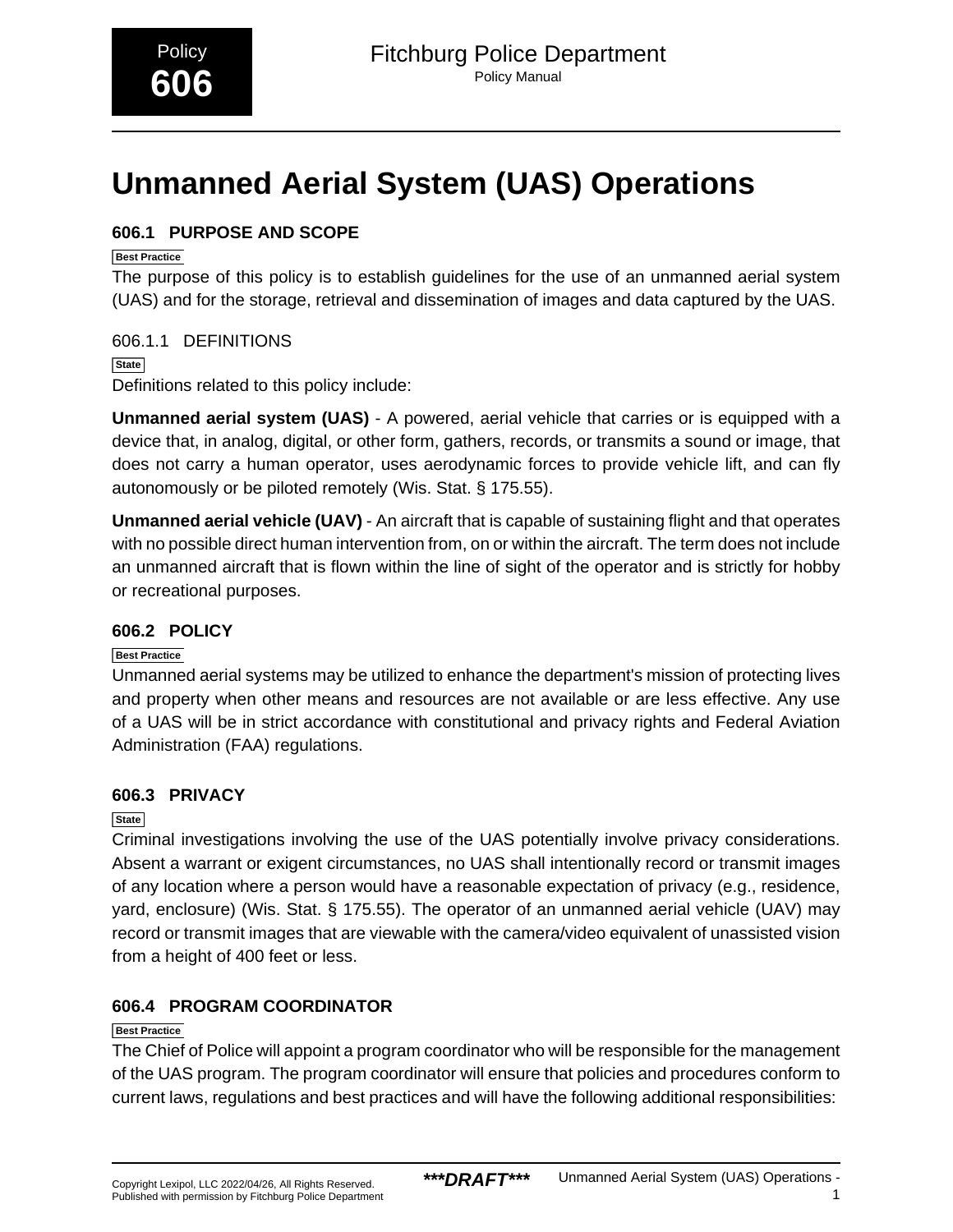Policy Manual

# Unmanned Aerial System (UAS) Operations

- Coordinating the Certificate of Waiver or Authorization (COA) application process and ensuring that the COA is current.
- Ensuring that all authorized operators and required observers, if any, have completed any required FAA and department-approved training in the operation and applicable laws, policies and procedures regarding use of the UAS.
- Developing uniform Department protocol for submission and evaluation of requests to deploy a UAV. Deployment of the UAV shall require written authorization of the Chief of Police or the authorized designee.
- Developing protocol for conducting criminal investigations involving the UAV including documentation of time spent monitoring a subject.
- Implementing a system for public notification of UAV deployment.
- Developing operational protocol governing the deployment and operation of a UAV including but not limited to use of visual observers, establishment of lost link procedures and secure communication with air traffic control facilities and fully documenting all missions.
- Developing UAV inspection, maintenance and record keeping protocol to ensure continuing airworthiness of a UAV up to and including its overhaul or life limits.
- Retaining images and data in accordance with the established records retention schedule.
- Developing protocols to ensure that all downloaded and retained media that are intended to be used as evidence are accessed, maintained, stored and retrieved in a manner that ensures its integrity as evidence, including strict adherence to chain of custody requirements. Electronic trails, including encryption, digital masking of innocent or uninvolved individuals to preserve anonymity, authenticity certificates and date and time stamping shall be used as appropriate to preserve individual rights and to ensure the authenticity and maintenance of a secure evidentiary chain of custody.
- Facilitating law enforcement access to images and data captured by its UAS.
- Recommending program enhancements, particularly regarding safety and information security.
- Ensuring that established protocols are followed by monitoring and providing periodic reports on the program to the Chief of Police.

# **606.5 USE OF UAS**

**State**

The UAS will be operated within the guidelines provided by the FAA. Only authorized operators who have completed the required department and FAA training shall be permitted to operate the UAS.

Use of vision enhancement technology (e.g., thermal and other imaging equipment not generally available to the public) is permissible in viewing areas where there is no protectable privacy interest or where a warrant has been obtained. In all other instances, legal counsel should be consulted.